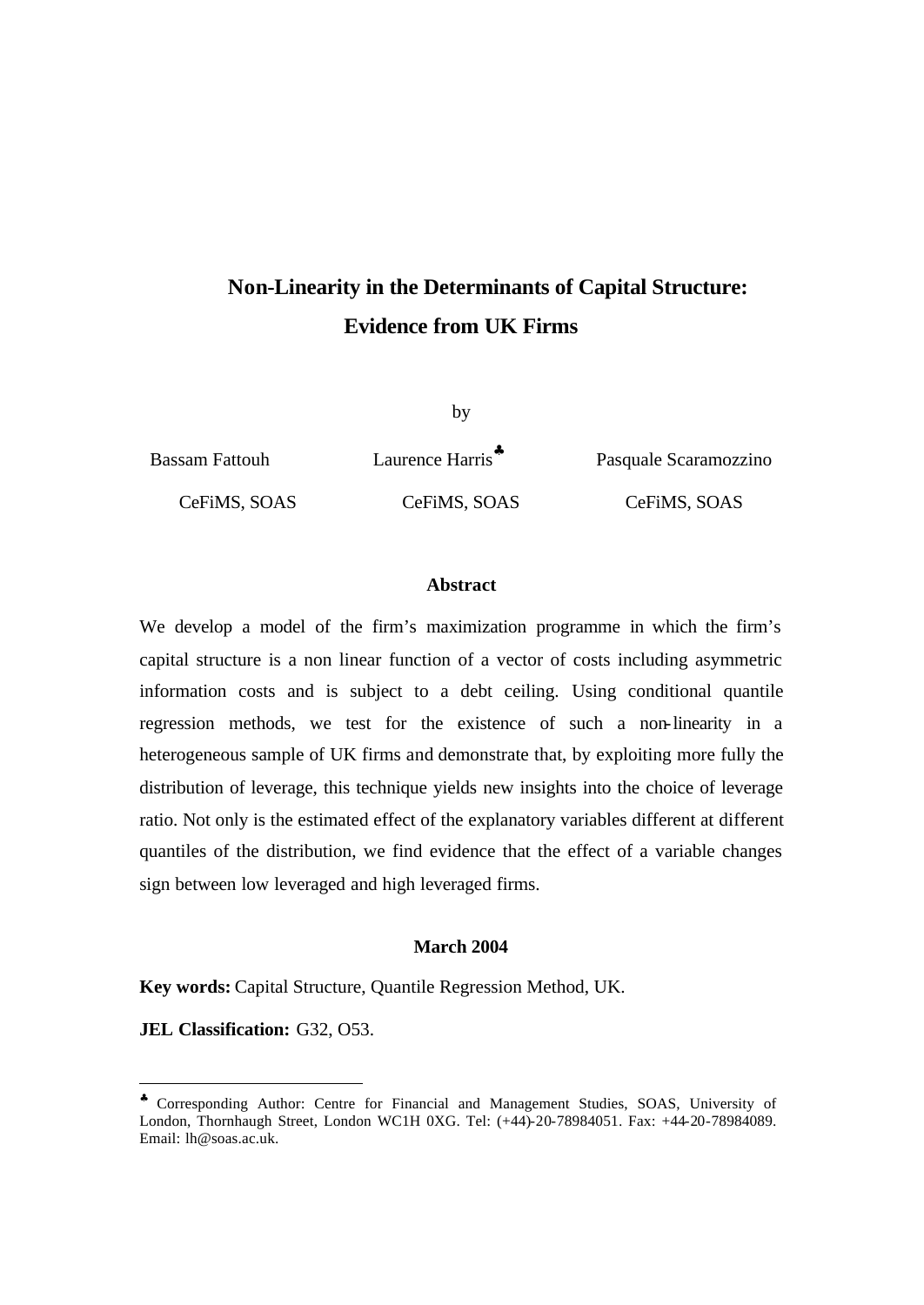#### **1. Introduction**

There is considerable evidence that in the United States and other industrialized countries firms' leverage is systematically related to a small number of variables. In data for the United States, Japan, Germany, France Italy, the United Kingdom, and Canada Rajan and Zingales (1995) find a significant relationship between firms' leverage and variables measuring firms' size, asset tangibility, profitability, and growth prospects. Those four variables had been shown to have been significant in numerous studies of US firms (Harris and Raviv, 1991) and Rajan and Zingales' estimates are particularly significant because they find that their relationship to leverage is broadly similar in each of the seven countries despite their institutional differences. Following Rajan and Zingales' findings similar relationships have been estimated in larger international samples (Wald, 1999, Booth, Aivazian, Demirguc-Kunt, and Maksimovic, 2001) giving further support to the belief that systematic correlations exist between leverage and Rajan and Zingales' four variables in a range of countries although national institutional features might have led us to expect otherwise.

Possible explanations for capital structure's relationship with firms' size, asset tangibility, profitability, and growth opportunities can be found in theories that explain firms' financing decisions by agency costs and other costs arising from asymmetric information, for those variables may act as proxy measure of such costs. For example, a high proportion of tangible to total assets might lead to a high leverage ratio because a high degree of asset tangibility, and hence collateralisable assets, reduces the agency cost of debt attributable to asset substitution (Jensen and Meckling, 1976).

However, the empirical regularities discovered by Rajan and Zingales do not offer direct support to such theoretical explanations. Variables that may be related to such costs might equally represent other explanatory factors; for example high asset tangibility might have an effect through reducing expected bankruptcy costs instead of reducing the agency costs of protecting against asset substitution. Additionally, the broad similarity of findings across countries with different institutional structures makes it difficult to relate the variables directly to agency and other asymmetric information costs, or, indeed, to other variables whose effect can be expected to reflect institutional differences. Those and other problems justify the conclusion that 'the theoretical underpinnings of the observed correlations are still largely unresolved'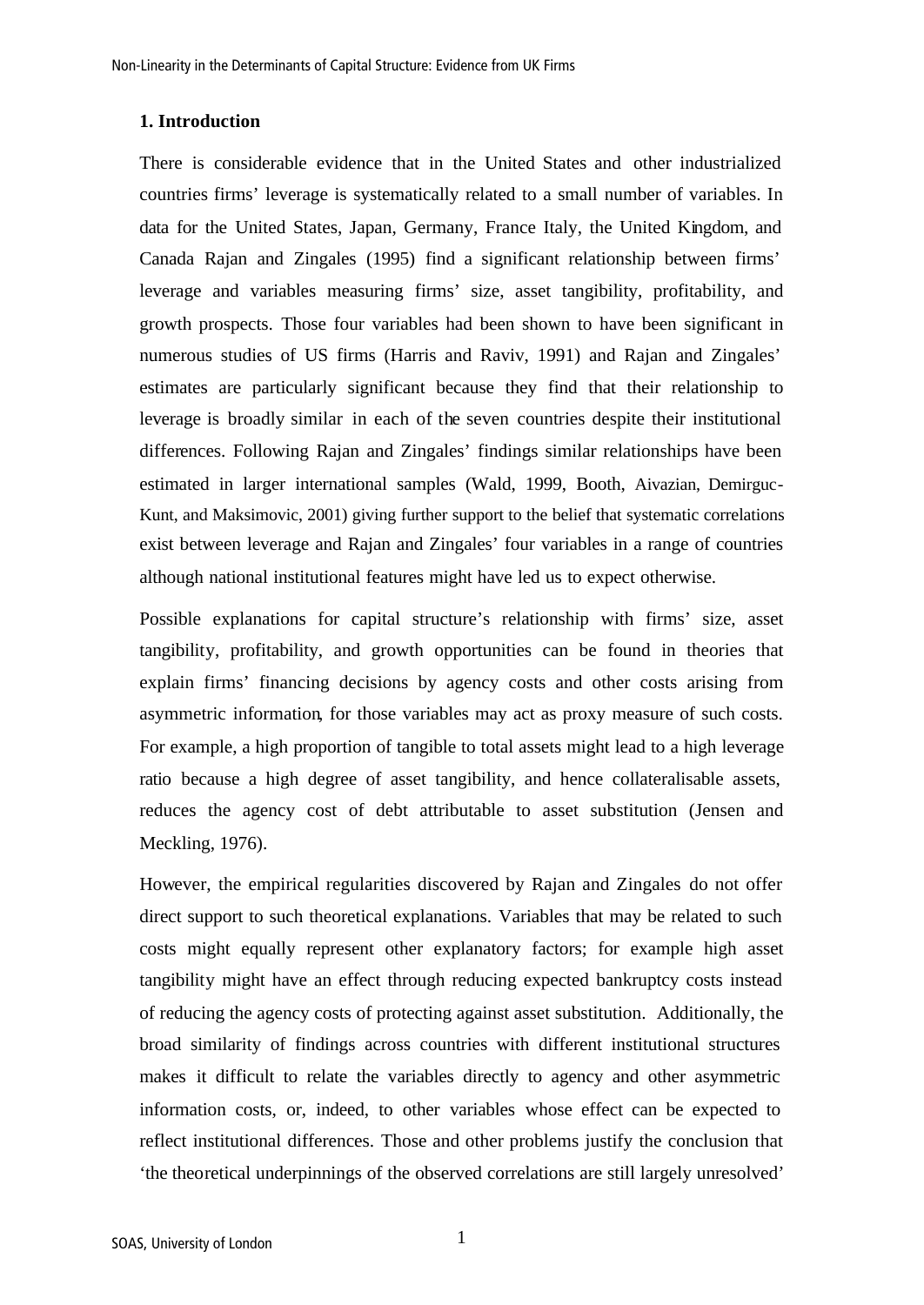(Rajan and Zingales, 1995, 1458). Moreover the replication of empirical findings similar to Rajan and Zingales in more recent studies does not diminish those problems of interpretation.

Rajan and Zingales suggest that further study of the relation between theoretical models and their empirical representation is necessary, as do Barclay and Smith (1999). One route is to investigate more fully the relation between the variables measured and the theoretical variables (agency costs and other asymmetric information costs) that they are thought to proxy. Another is to examine alternative theoretical models relating firms' capital structure to agency and other asymmetric information costs and estimate them using appropriate techniques. In this paper we take the second path. We develop a model of the firm's maximization programme in which the firm's capital structure is a non linear function of such costs and is subject to a debt ceiling. Using conditional quantile regression methods we test for the existence of such a non-linearity in a heterogeneous sample of UK firms.

Most existing knowledge of the relation between capital structure and its determinants is derived from linear regression models<sup>1</sup> and therefore rest on the maintained hypothesis that the true relation between firms' leverage and its determinants is linear. Since regression equations yield estimated coefficients at conditional means of the whole sample, they do not fully exploit the information at different moments of the distribution of the sample. Such information is particularly valuable if there is significant heterogeneity in firms' leverage ratios and if the true model of firms' capital structure choice is non linear, for then the effect of a variable on a firm's capital structure will differ significantly according to the firm's position in the leverage distribution. In this paper we use quantile regression techniques to estimate capital structure equations similar to those of Rajan and Zingales for one of the countries in their study. Our model includes variables similar to the four identified by Harris and Raviv and Rajan and Zingales, incorporating them in a framework that additionally takes account of the effect of tax shields. Using data for the United Kingdom we demonstrate that, by exploiting more fully the distribution of

<sup>&</sup>lt;sup>1</sup> Rajan and Zingales derive maximum likelihood estimates of the coefficients of an equation linear in the variables (one of which, the variable for size, is logarithmic).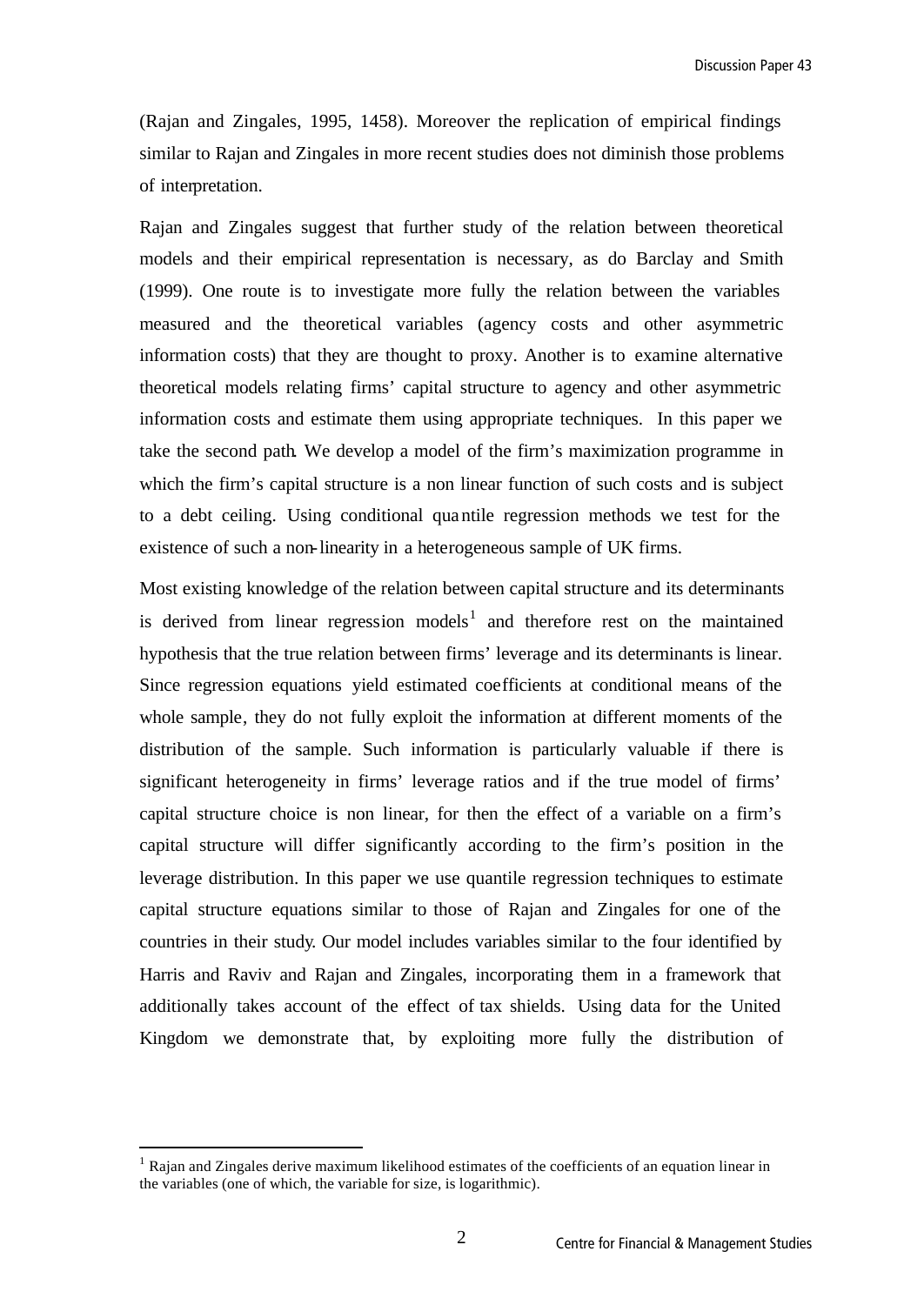observations<sup>2</sup>, the technique yields new insights into the choice of leverage ratio. Not only is the estimated effect of the explanatory variables different at different quantiles of the distribution, we find evidence that the effect of a variable changes sign between low leveraged and high leveraged firms.

Our finding that firms in different quantiles have different degrees of sensitivity to changes in the explanatory variables conforms to our non-linear model of the relation between asymmetric information costs and a firm's capital structure choice. Our finding of sign reversal is consistent with the existence of an upper constraint on debt in the non linear model. In the presence of non-linearities quantile regression provides more reliable estimates than linear regression models, for the latter assume that the impact of firm-specific variables on firm's capital structure is the same across firms with low and high leverage.

These results suggest that using quantile regression in the presence of non linearities does yield richer insights than hitherto available into the relation between capital structure and proxies for explanatory variables. Therefore it provides a new foundation for studying explanations of capital structure.

In Section 2 we set out a model of a firm's capital structure that incorporates non linearity and an upper constraint on debt. In Section 3 we outline the quantile regression method we use, and in Section 4 we discuss our data, the results of related studies, and the interpretation of variables represented by the data. In section 5 we summarize our regression results and contrast them with ordinary least squares estimates. Robust quantile regression results show that in our model the sensitivity of leverage to each variable, or the coefficient's statistical significance, changes between quantiles<sup>3</sup>. Most notably, the effect of size on leverage changes sign, becoming negative for the most highly leveraged quantiles. These results are consistent with the model of Section 2 with non linearities and an upper debt constraint. In Section 6 we conclude. By exploiting more fully the information in the whole sample we achieve estimates that shed new light on the relation between leverage and standard variables.

<sup>&</sup>lt;sup>2</sup> As Rajan and Zingales note (1995, 1449-1450) the distribution of firms by leverage in the UK was similar to that of the United States in 1991 and distinct from other countries in their study apart from Canada.

 $3$  The variable representing growth opportunities is not statistically significant at usual levels for any quantile.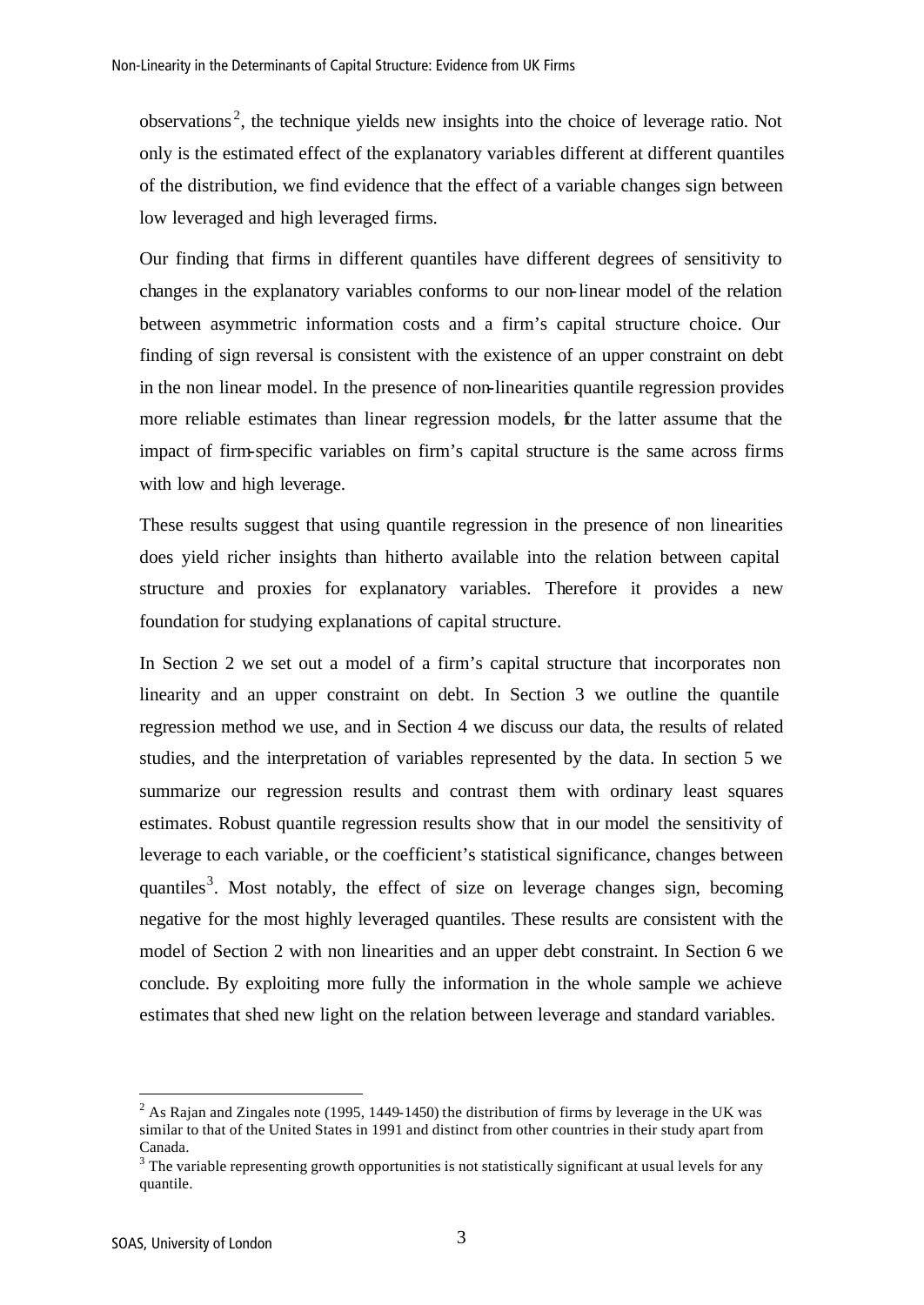#### **2 A model of capital structure with non linearities**

Consider the following objective function for the firm:

(1) 
$$
\max V_t = E_t \left\{ \sum_{s=0}^{\infty} \boldsymbol{b}_{t+s} \Pi_{t+s} \right\}
$$

where  $\mathbf{b}_{t+s}$  is the time-varying discount factor and  $\Pi_{t+s}$  are after-tax cash flows:

(2) 
$$
\Pi_{t} = (1 - \mathbf{t}_{t}) [p_{t} F(K_{t}, L_{t}) - w_{t} L_{t} - A(B_{t-1}; \mathbf{x}_{t})] + \mathbf{t}_{t} (D_{t} + r_{t} B_{t-1}) + [B_{t} - (1 + r_{t}) B_{t-1}] - p_{t}^{k} I_{t}
$$

where  $t_i$  is the corporate tax rate,  $p_t$  is output price,  $K_t$  and  $L_t$  are the inputs of capital and labor services,  $w_t$  is the wage rate,  $B_t$  is the outstanding stock of debt,  $D_t$  is depreciation,  $r_t$  is the interest rate on debt,  $p^t I_t$  is nominal investment, and  $F(K_t, L_t)$  is the production function. The function  $A(B_{t-1}; \mathbf{x}_t)$  captures the costs of debt in terms of foregone revenue; these costs may be interpreted as agency or asymmetric information costs. The vector  $\mathbf{x}_t$  includes a set of variables that proxy such costs of debt, such as firm's profitability and the tangibility of its assets.<sup>4</sup> We assume that  $A_B$  $> 0$  and  $A_{BB} > 0$ : that is, the marginal cost of debt is positive and increasing in the outstanding stock of debt. The tax shield from debt and depreciation is given by  $t_t(D_t + r_t B_{t-1}).$ 

The maximization program for the firm is also subject to the accumulation equation for the capital stock and to an upper constraint on debt  $5$ :

(3) 
$$
K_{t+1} = (1 - d)K_t + I_t
$$

$$
(4) \t B_t \le H_t
$$

l

where  $H_t$  is the upper limit on the stock of debt for the firm. The upper constraint on the level of the debt captures the notion that agency and asymmetric costs increase

<sup>&</sup>lt;sup>4</sup> Jaramillo, Schiantarelli and Weiss (1996) provide an application of an agency cost function to the optimization program of the firm.

 $5$  We do not explicitly consider the non-negativity constraints on dividends and on new equity issues since these would not be relevant for our analysis.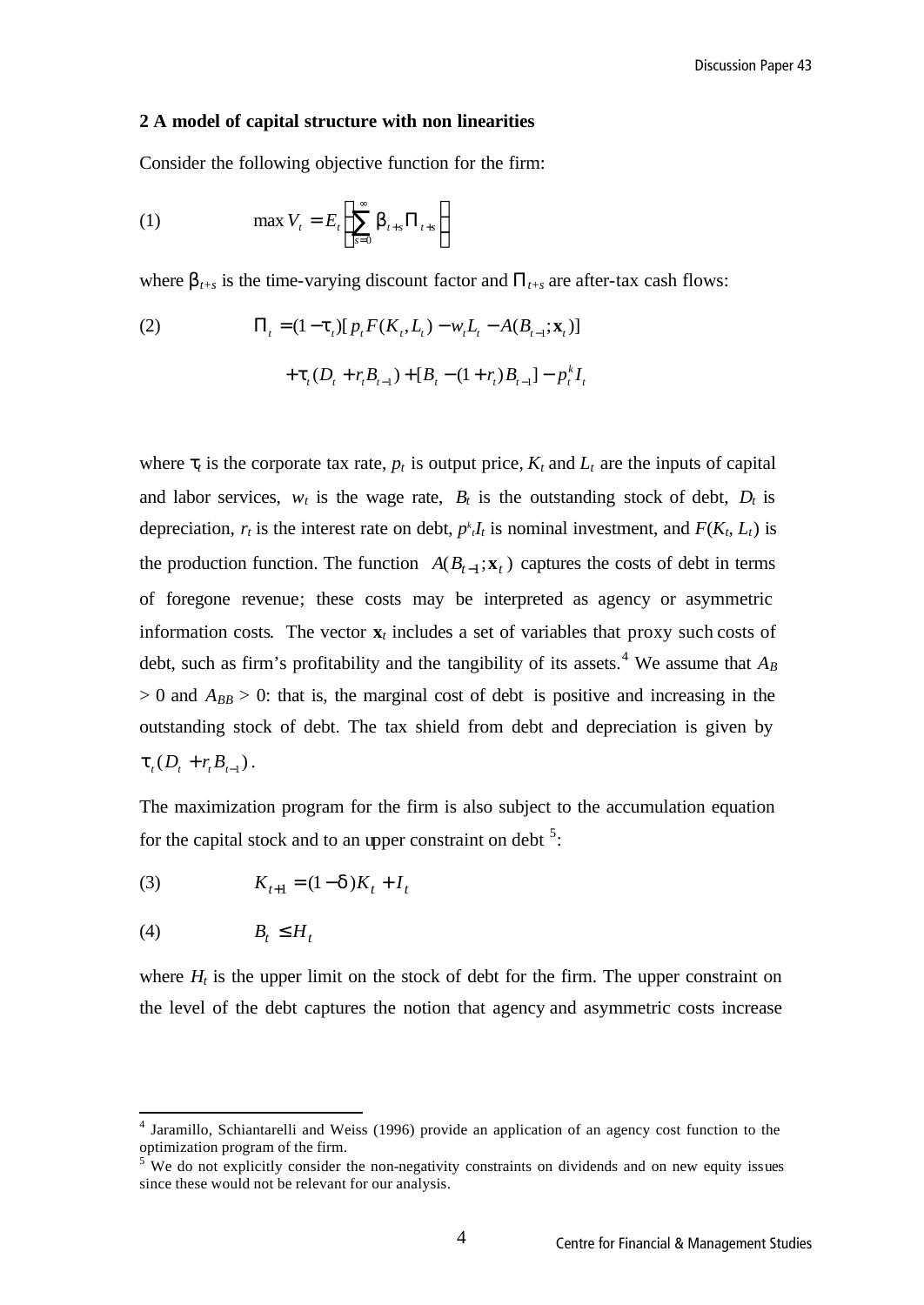steeply when the risk of bankruptcy is perceived to become significant<sup>6</sup>. The firstorder condition for the stock of debt at time *t* is:

(5) 
$$
\boldsymbol{b}_{t+1}[1+(1-\boldsymbol{t}_{t})(r_{t+1}+A_{B})]-\boldsymbol{b}_{t}+\boldsymbol{m}_{t}=0
$$

where **m** is the Kuhn-Tucker multiplier on the upper constraint on debt. The complementary slackness condition gives:

$$
(6) \qquad \qquad \mathbf{m}_t \cdot (H_t - B_t) = 0
$$

In an interior solution the upper constraint on debt is not binding. Hence, *mt*= 0 and the first-order condition becomes:

(7) 
$$
\boldsymbol{b}_{t+1}[1+(1-\boldsymbol{t}_{t})(r_{t+1}+A_{B})]=\boldsymbol{b}_{t}
$$

The effect on debt of a change in a variable  $x \in \mathbf{x}$ *t* is given by:

$$
\frac{dB}{dx} = -\frac{A_{Bx}}{A_{BB}}
$$

The effect is positive if and only if  $A_{Bx} < 0$ , that is, if the variable  $x_t$  decreases the marginal agency and asymmetric information cost of debt. In general, for the marginal effect of  $x_t$  on  $B_t$  to be constant we require that the ratio  $A_{Bx}/A_{BB}$  remain invariant to the level of debt or of the variable  $x_t$ . If this condition is not satisfied – for instance, if the marginal asymmetric information cost of debt is an increasing function of the stock of debt – then we could observe non-linearities in the determinants of capital structure.

When the upper constraint on debt is binding, the Kuhn-Tucker multiplier is positive:  $m > 0$ . The first-order condition (5) for a corner solution can thus be written as:

(9) 
$$
\mathbf{m}_t = \mathbf{b}_t - \mathbf{b}_{t+1} [1 + (1 - \mathbf{t}_t)(r_{t+1} + A_B)]
$$

From (9), the effect of a variable  $x \in \mathbf{x}_t$  on  $B_t$  is given by (omitting the time index):

(10) 
$$
\frac{dB}{dx} = -\frac{\mathbf{m}_x + \mathbf{b}_{t+1}(1 - \mathbf{t}_t)A_{Bx}}{\mathbf{m}_B + \mathbf{b}_{t+1}(1 - \mathbf{t}_t)A_{BB}}
$$

 $6$  The upper constraint on debt can be regarded as a limit case where the firm faces an infinite cost of borrowing. The constraint could equivalently be expressed in terms of the leverage ratio, without any changes to the main results. The intuition underlying it is consistent with the finding of a non linearity in the effect of gearing on the external finance premium, Benito and Whitley 2003.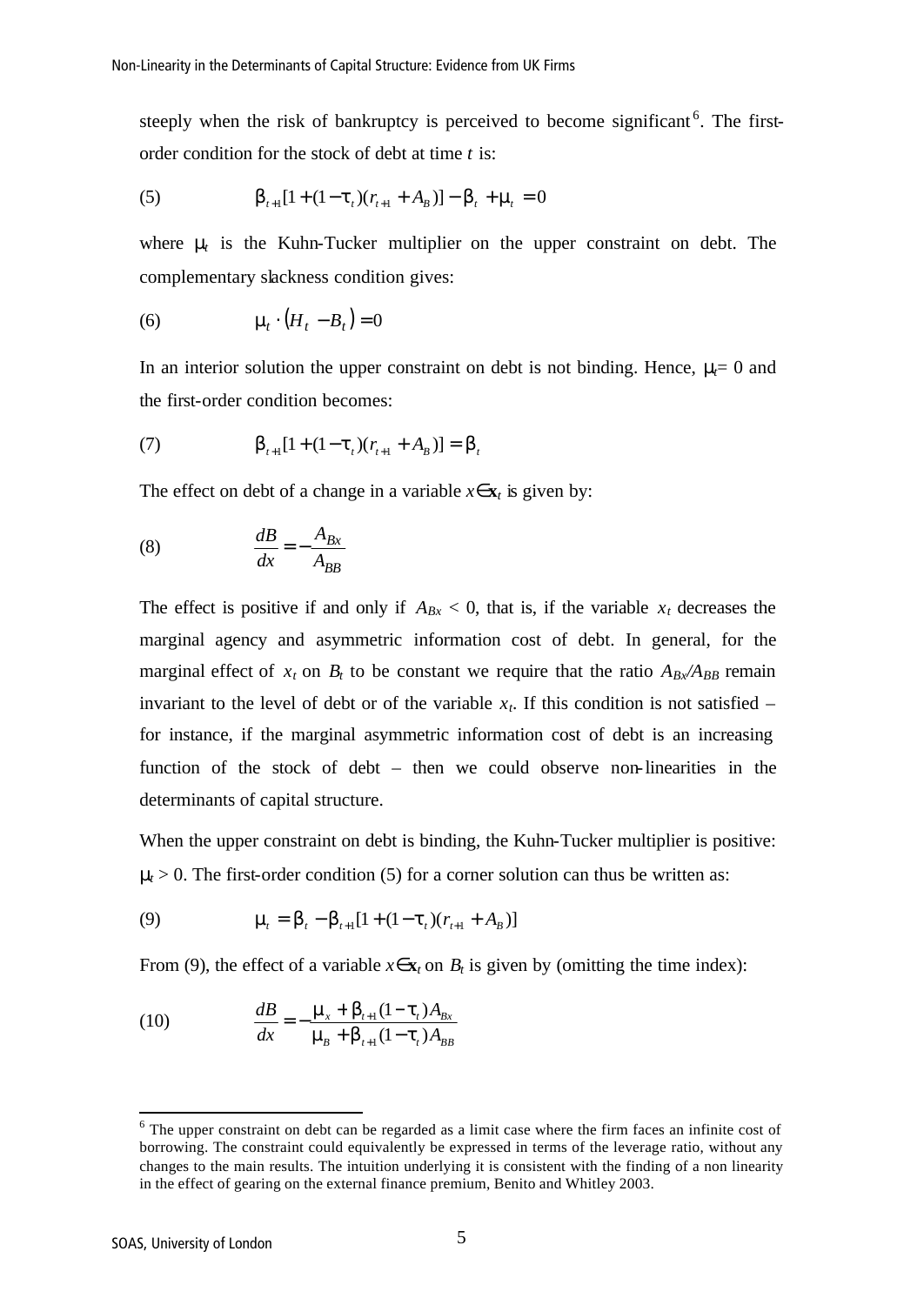where **m**<sub>*x*</sub> and **m**<sub>*B*</sub> measure the sensitivity of the opportunity cost of the constraint on debt with respect to  $x_t$  and  $B_t$ . From (10), the marginal impact of a variable  $x_t$  on the stock of debt could exhibit non-linearities or even reversals of sign. The critical condition rests on the value of the marginal opportunity cost of the constraint, *mx*, relative to the marginal asymmetric information cost of debt net of taxes. In particular, if  $\mathbf{m}_{\mathbf{x}} + \mathbf{b}_{t+1}(1 - \mathbf{t}_{t})A_{Bx} = 0$  for levels of debt close to the upper bound, the two effects will cancel each other out. For instance, the availability of fixed assets that can be used as collateral is usually acknowledged to reduce the marginal cost of debt. However, this effect may cease to be valid for high values of debt, when collateral may prove insufficient to ensure that the firm is able to obtain borrowed funds.

#### **3 Empirical Method**

We test the implications of our model by using the conditional quantile regression estimator developed by Koenker and Basset (1978). Unlike the conditional mean regression estimators that concentrate only on the single central tendency measure, conditional quantile regression traces the entire distribution of leverage, conditional on a set of explanatory variables. An overview of the distribution of firms at different levels of financial leverage can be useful for our analysis since it allows us to estimate the slope parameters at different quantiles of the distribution. As our theoretical discussion suggests, the determinants of capital structure can be different depending on whether the upper constraint on the debt ratio is binding.

Let  $(y_i, x_i)$ ,  $i=1,...,n$ , be a sample from some population where  $x_i$  is a  $(K<sup>1</sup>)$  vector of regressors. Assuming that the  $q$ *th* quantile of the conditional distribution of  $y_i$  is linear in  $x_i$ , we can write the conditional quantile regression model as follows:

$$
(11) \t\t\t y_i = x_i' \mathbf{b}_q + u_{qi}
$$

and

(12) 
$$
Quant_{q}(y_{i} | x_{i}) \equiv \inf \{ y : F_{i}(y | x) \geq q \} = x'_{i} b_{q}
$$

and

$$
(13) \t\t Quantq (uqi | xi) = 0
$$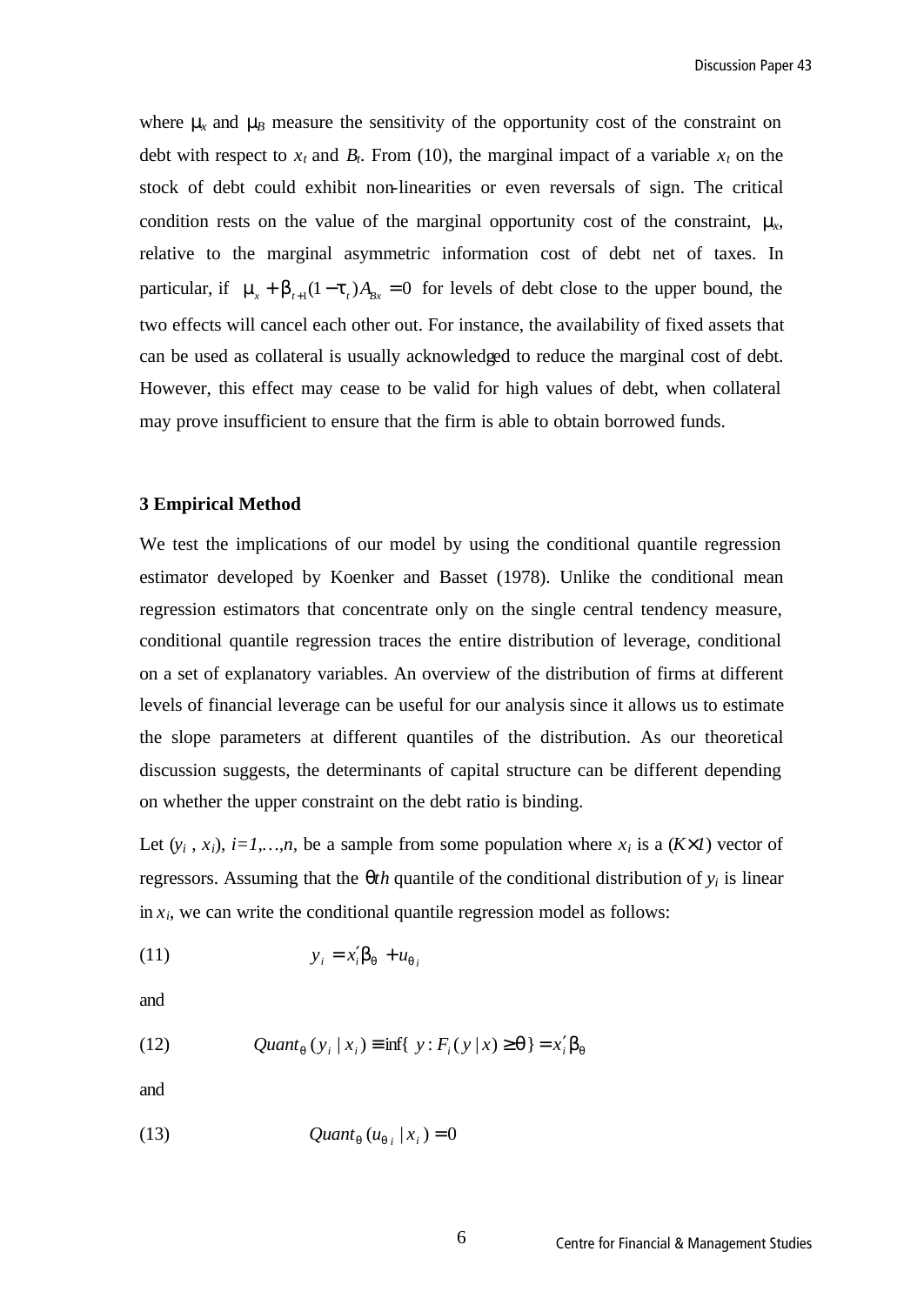where  $Quant_{q}(y_{i} | x_{i})$  denotes the **q**th conditional quantile of *y<sub>i</sub>*, conditional on the regressor vector  $x_i$ ,  $b_q$  is the unknown vector of parameters to be estimated for different values of  $q$  in (0,1),  $u_q$  is the error term which is assumed to have a continuously differentiable c.d.f.,  $F_{uq}(.|x)$ , and a density function  $f_{uq}(.|x)$ , and  $F_i(.|x)$  denotes the conditional distribution function. By varying the value of *q* from 0 to 1, we can trace the entire distribution of *y*, conditional on *x*.

The estimator for  $b_q$  is obtained from:

(14) 
$$
\min \sum_{i}^{n} \mathbf{r}_q(y_i - x_i' \mathbf{b}_q)
$$

Where  $r_q(u)$  is the "check function" defined as

(15) 
$$
\mathbf{r}_q(u) = \begin{cases} qu & \text{if } u \ge 0 \\ (q-1)u & \text{if } u < 0 \end{cases}
$$

The estimator does not have an explicit form, but the resulting minimization problem can be solved by linear programming techniques (Koenker and Basset, 1978).<sup>7</sup>

It is worth stressing that for each quantile all sample observations are used in the process of quantile fitting regression. Although each fit for each quantile is ultimately determined by *p* pair of sample points, where *p* is the number of parameters to be estimated, the selection of which *p* points depends on the entire number of observations in the sample (Koenker and Hallock, 2001). Thus, we use the entire sample as we vary the value of *q* from 0 to 1. Notice that this approach is different from segmenting the dependent variable into different subsets according to its unconditional distribution and then running least square regressions on each of these subsets, a method which is likely to yield inconsistent and biased estimates.

Two general approaches exist for the estimation of the covariance matrix of the regression parameter vector. The first derives the asymptotic standard error of the estimator while the second uses bootstrap methods to compute these standard errors and construct confidence intervals. $8\text{ In this paper, we employ the design matrix}$ 

 $<sup>7</sup>$  In this study, the minimisation problem is solved by the linear programming techniques suggested by</sup> Amstrong, Frome and Kung (1979).

 $8$  Although the literature is not definite as to the 'best' path to follow, this does not pose a serious problem. As noted by Koenker and Hallock (2001), the differences between competing methods of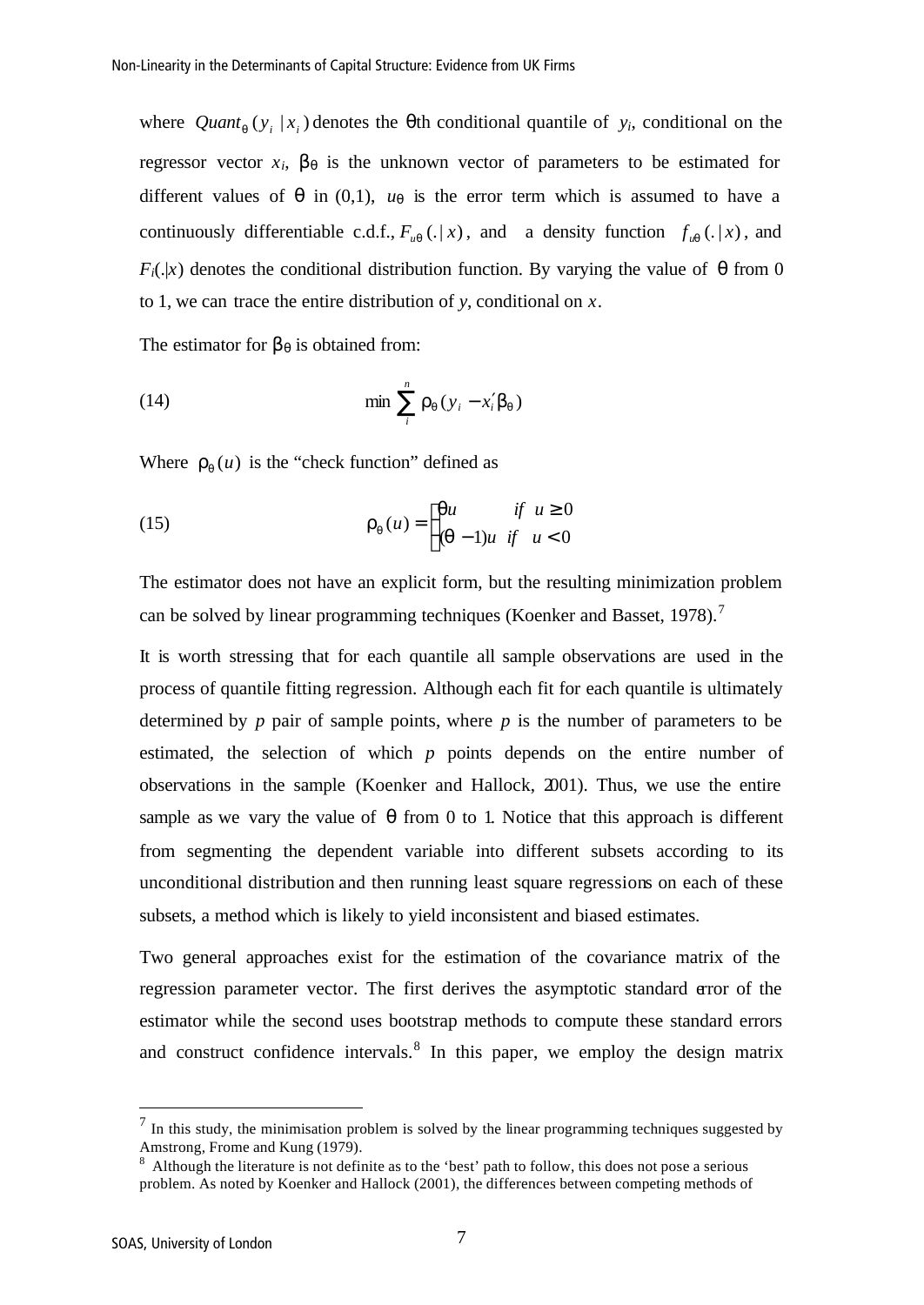bootstrap method to obtain estimates of the standard errors for the coefficients in quantile regression (Buchinsky, 1995, 1998). Based on a Monte Carlo study, Buchinsky (1995) recommends the use of this method as it performs well for relatively small samples and is robust to changes of the bootstrap sample size relative to the data sample size. More importantly, the design matrix bootstrap method is valid under many forms of heterogeneity.<sup>9</sup> In addition to the design matrix bootstrap method, we use the percentile method (Koenker and Hallock, 2001) which enables us to construct confidence intervals for each parameter in  $a_{q}$ <sup>10</sup> Unlike the standard asymptotic confidence intervals, the bootstrap percentile intervals will not generally be symmetric around the underlying parameter estimate, which is highly useful when the true sampling distribution is not symmetric. It is important to note that these bootstrap procedures can be extended to deal with the joint distribution of various quantile regression estimators, allowing us to test for the equality of slope parameters across pairs of quantiles (Koenker and Hallock, 2001).

#### **4 Data and Empirical Specification**

l

A sample of publicly listed firms is identified from *Thomson Datastream* yielding observations over the eleven year period from 1988 to 1998. All the selected firms are listed on the London Stock Exchange. First, we exclude firms without a complete record for all years covering a set of accounting items – including total debt, net fixed assets, sales, and operating profits – that are required for the construction of variables to proxy the hypothesized determinants of capital structure. Second, we exclude from the sample all financial firms because the nature of their liabilities and capital structure are intrinsically different from those of non-financial firms. We finally exclude firms with fewer than three consecutive observations. This procedure yields a sample of 6416 firm observations.

Empirical evidence on the standard model from many countries suggests that size, asset tangibility, growth, profitability and non-debt tax shields are the main determinants of a firm's capital structure. Studies of the determinants of UK firms'

inference for quantile regression are very small in practice and are more robust than other forms of inference in econometrics.

<sup>&</sup>lt;sup>9</sup> The design bootstrap matrix performs very well (better than the other methods considered in Buchinsky's paper) even when the errors are homoskedastic.

<sup>&</sup>lt;sup>10</sup> See Buchinsky (1998) for a detailed description of the percentile method.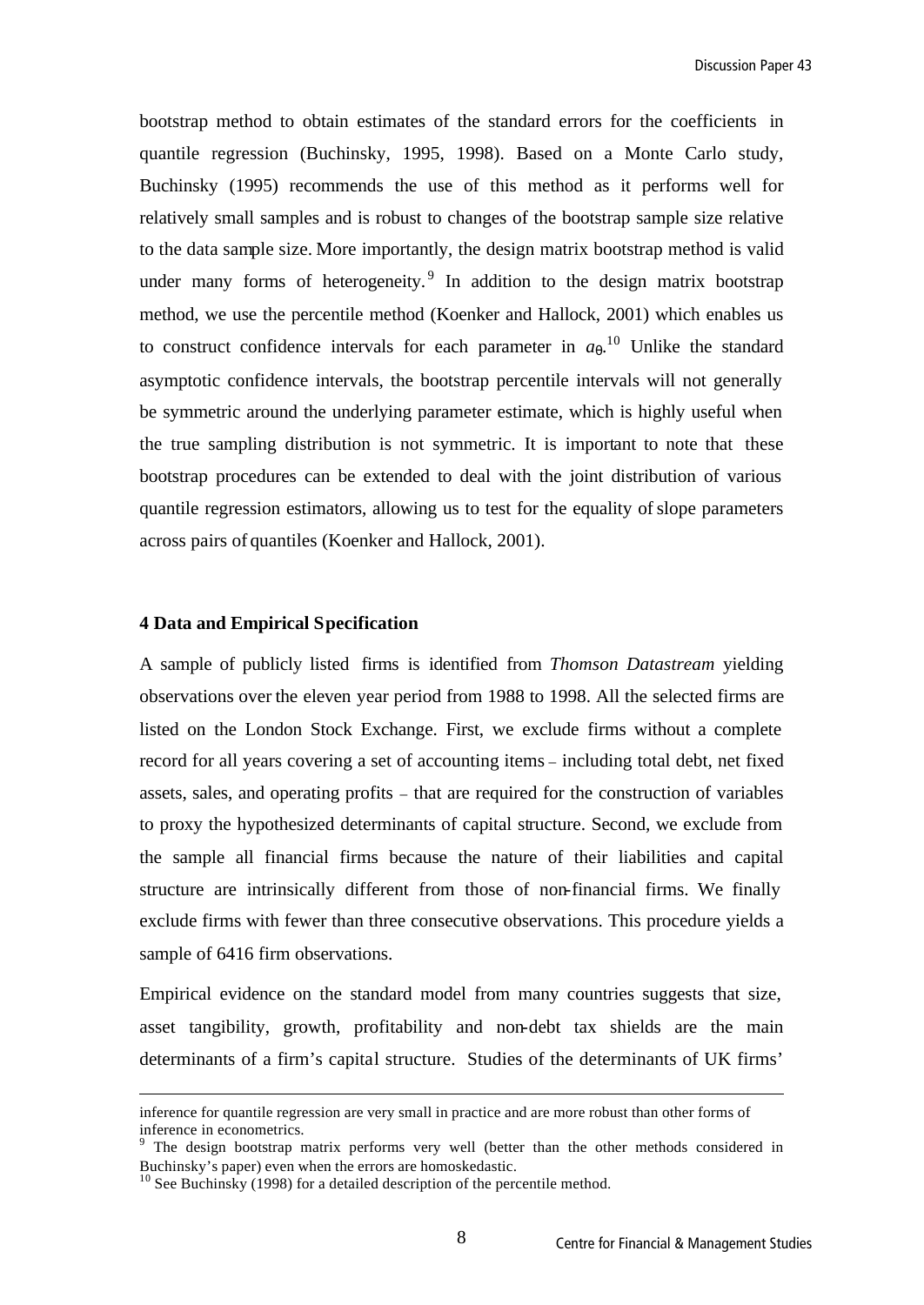capital structure have also found that variables representing agency and other costs arising from asymmetric information, as well as measures of tax shields, are significant explanatory variables for capital structure.<sup>11</sup> Using a panel of 390 UK companies for 1986-1996 and GMM estimation models Ozkan (2001) finds that firms' profitability, liquidity, and a proxy for growth opportunities have a negative effect on firms' capital leverage ratio, as does a measure of firms' non-debt tax shield. Panno (2003) finds that, for a sample of security issues by UK quoted companies 1992-1996, firms' leverage is related to size, profitability, liquidity, and the tax shield.  $12$ 

Recent literature reporting measures of quoted UK non financial corporations' capital gearing has revealed a wide distribution of firms' leverage ratios and marked heterogeneity in their evolution. In 1998 the median ratio was 18 per cent compared with a ratio of 77 per cent for the top decile  $(90<sup>th</sup>$  percentile). Over the period 1974-1998 the distribution of firms by capital gearing widened markedly with the greatest divergence occurring from the end of the 1980s. Between 1990 and 1998, the capital gearing of highly geared companies, those in the  $90<sup>th</sup>$  percentile of the distribution, rose from 58 per cent to 77 per cent while those in the  $10<sup>th</sup>$  percentile fell from minus 30 per cent to minus 80 per cent<sup>13</sup> (Benito and Vlieghe, 2000).

The presence of such heterogeneity increases the value of using quantile regression to estimate the relation between firms' capital structure and its determinants for the method uses the information contained in the whole distribution, in contrast to OLS and other methods that estimate conditional means.

The potential existence of nonlinearities is suggested by the literature on the high borrowing costs of highly leveraged firms (DeAngelo and Masulis, 1980; Castanias, 1983; Gilson, 1997; Peyer and Shivdasani, 2001). For the highly leveraged firms may be reluctant to issue more debt because it raises the expected value of the costs of debt restructuring. Similarly, the closer the firm gets to bankruptcy, lenders will demand to be compensated more for the risk of default. Some lenders will also demand extra

<sup>&</sup>lt;sup>11</sup> Bennett and Donnelly 1993; Lasfer, 1995; Ozkan, 2001; Panno, 2003. Bunn and Young, 2003 estimate a basic model in which firms' desired capital structure is systematically related only to the tax shield properties of debt.

<sup>&</sup>lt;sup>12</sup> Unlike empirical studies on US and international samples, and unlike the logit and probit estimates of Panno 2003 for the UK, Ozkan does not find significant evidence of a relationship between sales and capital structure. The sign on profitability in Panno's study is positive, unlike other studies.

 $13 \text{ N}$  Measured in this case as the ratio of net debt to replacement cost of capital stock.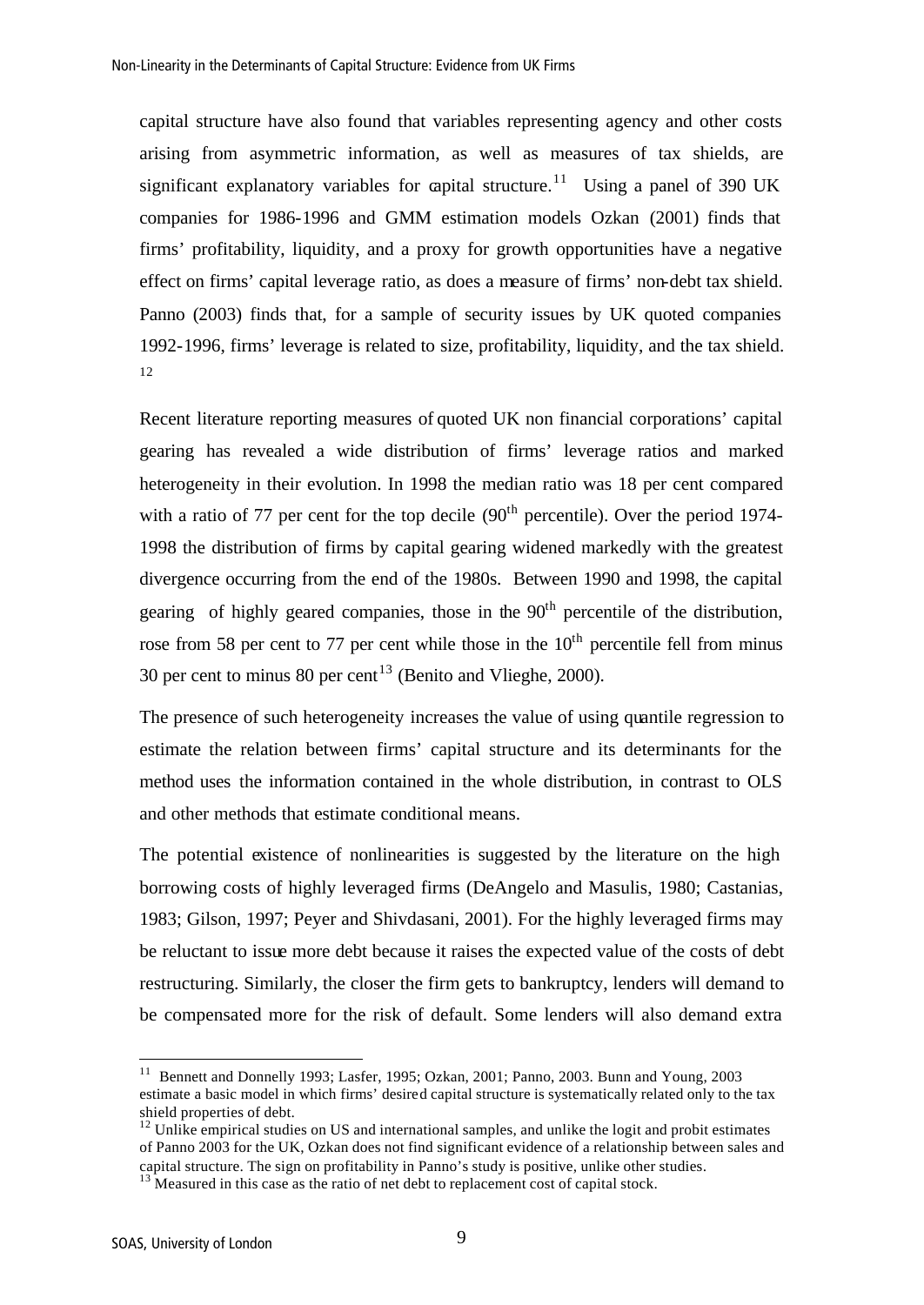protection, such as restrictive covenants attached to their loans, which can prove very costly for highly leveraged firms. For such reasons, firm specific factors may exert a different impact on the capital structure choice of firms depending on their level of leverage. More directly, for the UK corporate sector, Benito and Whitley, 2003, find evidence that the external finance premium postulated by the 'pecking order hypothesis' has a non linear relation with firms' capital leverage, where changes in gearing only affect the rate at high levels of gearing.<sup>14</sup>

Firms' size, tangible assets, profitability and growth opportunities could be interpreted as proxies for agency costs and other costs arising from asymmetric information on the following grounds.

Bigger firms could have easier access to capital markets and borrow at more favourable interest rates, perhaps because they are more diversified in their investments and therefore have a lower risk of default than smaller firms (Ferri and Jones, 1979; Smith and Watts, 1992). This suggests a positive relationship between firm size and leverage.

Firms with large proportions of tangible assets are likely to face low costs of debt because the presence of collateralisable assets reduces the scope for asset substitution (Titman and Wessels, 1988; Harris and Raviv, 1991). In addition, tangible assets can serve as collateral against external loans (Scott, 1977). Furthermore, firms with higher liquidation value (e.g. with more tangible assets) will have higher debt since higher liquidation value makes it more likely that liquidation would be the best strategy (Harris and Raviv 1991). Thus, we expect asset tangibility to have a positive impact on the observed debt ratio by reducing the marginal agency cost of debt.

In contrast, growth opportunities represent non-collateralisable assets. Firms with a high proportion of non-collateralisable assets (such as growth opportunities or intangible assets) could find it more difficult to obtain credit because of the asset substitution effect (Bradley, Jarrell and Kim, 1984; Titman and Wessels, 1988). Furthermore, some studies have suggested that due to imperfect information regarding the behaviour of firms, those firms with low tangible assets may find it difficult to

<sup>&</sup>lt;sup>14</sup> Benito and Whitley find such a non linearity in the estimates drawn from aggregate data not company level data.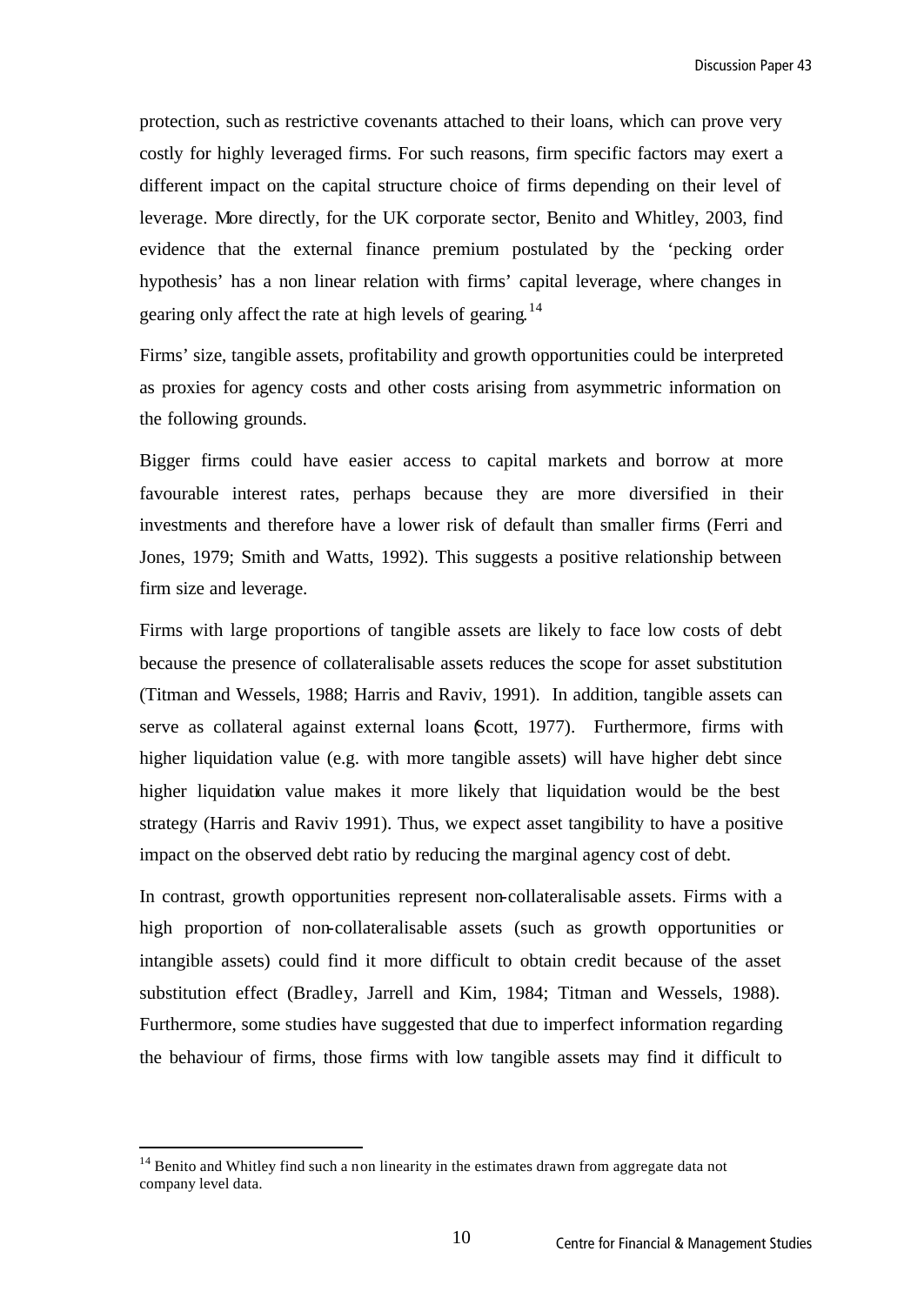raise funds via debt financing (Scott, 1977).<sup>15</sup> Either way, firms with important growth opportunities have a higher agency cost of debt.

The pecking order hypothesis suggests a negative relationship between profitability and leverage because firms prefer to rely first on internally generated funds for the financing of their investments. When such funds are not sufficient to finance their investment, firms will resort to debt rather than equity financing. This behavior can be explained by the high costs associated with issuing new equity in the presence of asymmetric information (Myers and Majluf, 1984; Myers, 1984). Hence, a firm's profitability through its effect on the amount of retained earnings is an important determinant of its capital structure. Other things being equal, firms with more retained earnings are less inclined to resort to external debt and hence will have lower debt in their capital structure.

Various theories examine the impact of taxes on the capital structure choice of firms. In a model that incorporates corporate taxes, personal taxes and non-debt tax shields such as depreciation allowances, De Angelo and Masulis (1980) show that tax deductions for depreciation act as a substitute for the tax benefits associated with higher debt. Thus, firms with large non-debt tax shields should include less debt in their capital structure.

We also include time dummies to control for factors that have the same effect for all firms within a quantile at a given point in time, but vary across time. These timespecific effects include macroeconomic variables such as the price level and risk-free competitive interest rates.

Based on the above discussion, we specify the following panel data model:

(15) 
$$
Quant_{q}(y_{it} | x_{it}) = \mathbf{a}_{o} + \mathbf{a'}_{q} x_{it} + \mathbf{g'}_{z_{it}}
$$

where  $y<sub>it</sub>$  is the dependent variable at quantile θ. We use the ratio of net debt to capital as a measure of leverage. Data limitations confine us to measure debt only in book value. We use two indicators to measure a firm's size. These are the logarithm of total sales (SIZE1) and the logarithm of the total assets (SIZE2). We use two indicators to measure firm's profitability. These are the ratio of operating profits to

<sup>&</sup>lt;sup>15</sup> Growth opportunities can be thought of as real options. Given the agency costs associated with these options, it is more difficult for a firm to borrow against them than against tangible fixed assets (Myers, 1977).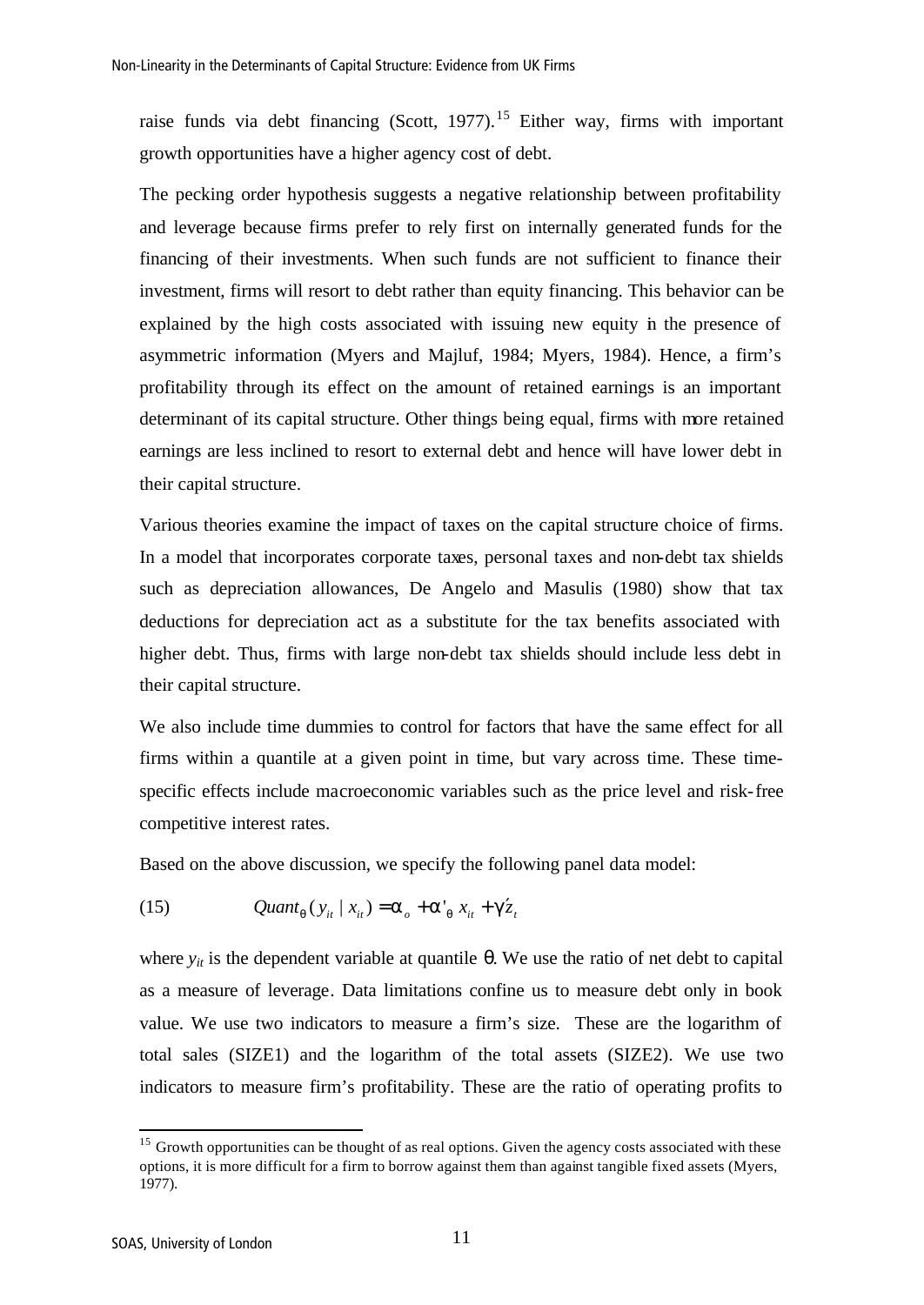total assets (PROF1) and the earnings of a company before total interest expense, depreciation, amortization and provisions (EBITDA) divided by total assets (PROF2). Tangibility (TANG) is measured by the ratio of net fixed assets to total assets. To measure growth opportunities, we use the annual growth of the firm's total sales (GROWTH1) and annual growth of the firm's total assets (GROWTH2). The nondebt tax shield (DEP) is measured by the ratio of total depreciation to total assets.<sup>16</sup> A detailed description of these variables is provided in the data appendix. Table 1 presents the correlation matrix of these variables.

#### **5. Empirical Results**

l

Equation 15 is estimated for different values of *q* which allows us to examine the impact of explanatory variables at different points of the distribution of firms' leverage. Specifically, we estimate the coefficients at seven quantiles, namely the  $5<sup>th</sup>$ ,  $10^{th}$ ,  $25^{th}$ ,  $50^{th}$ ,  $75^{th}$ ,  $90^{th}$ , and  $95^{th}$  quantiles, using the same list of explanatory variables for each of these quantiles. Table 2 reports the results of estimating Equation 15 using the ratio of total debt to capital as the dependent variable while in Figures 1a-1d, we plot the estimated coefficients against the various quantiles and show the 95% confidence interval constructed using the percentile method with 1000 bootstrap replications.

For comparison purposes, Column 1 in Table 2 reports the OLS estimates. Consistent with other empirical studies, the OLS results suggest that profitability and non-debt tax shields are associated with a lower debt to capital ratio while size and asset tangibility are associated with higher debt to capital ratio. Growth is not significant at the conventional levels.

The OLS estimator, by focusing only on the central tendency of the distribution does not allow for the possibility that the impact of explanatory variables can be different for highly leveraged firms. The conditional quantile estimates reported in Table 2 (columns 2-8) show that this is in fact the case and that the relationship may even change sign across quantiles. The expected different effects of the explanatory variables at the different quantiles of the distribution are reflected in the size, sign and significance of estimated coefficients on the different variables.

 $16$  To avoid simultaneity, all variables except for growth measures are lagged once.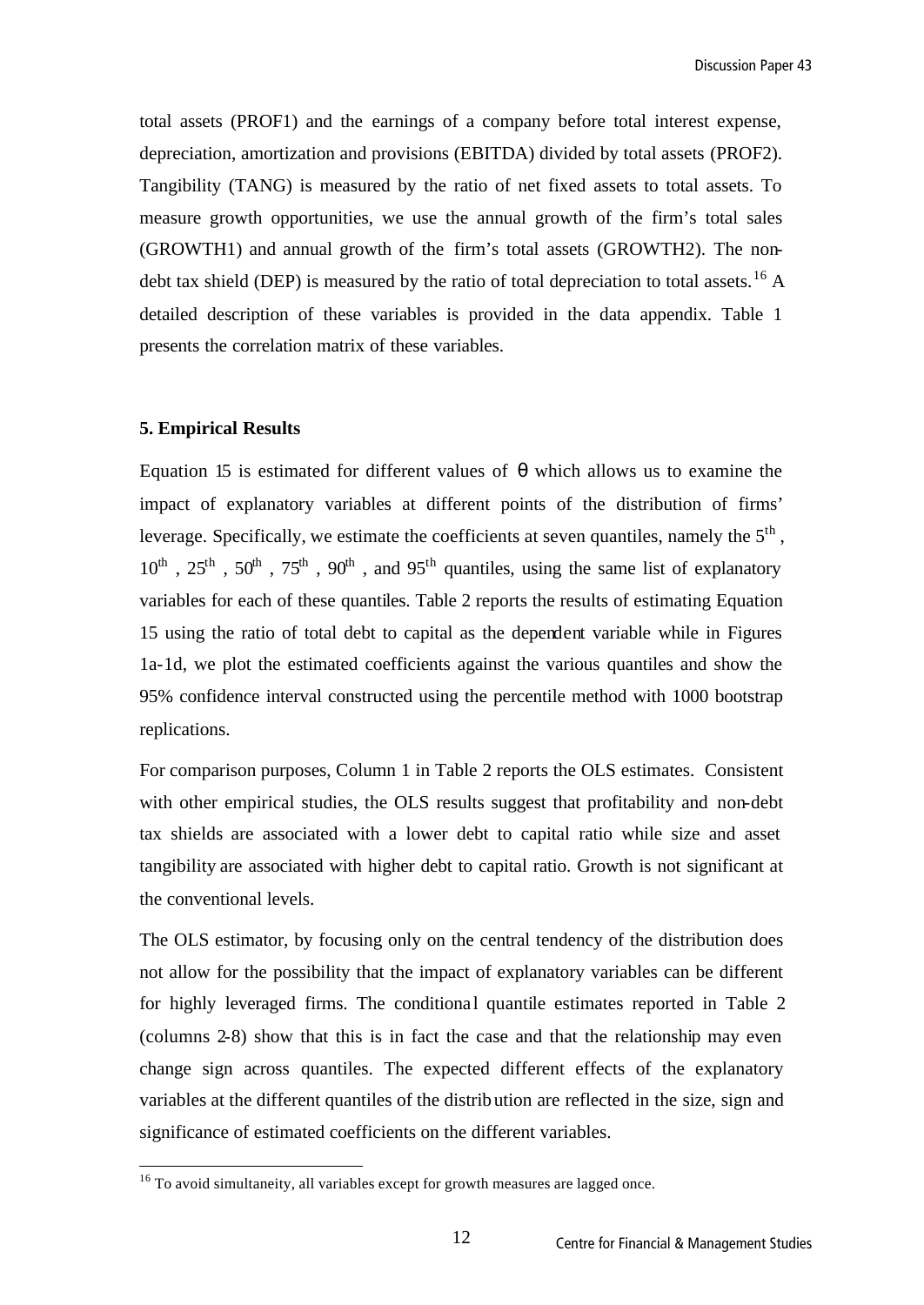Regarding the impact of size on the firm's capital structure choice, there is large variation in the magnitude and sign of the estimated coefficients as we move up the conditional distribution. While SIZE1 enters with a significantly positive coefficient at the lower quantiles, it changes sign in the  $75<sup>th</sup>$  and higher quantiles suggesting that as firms become highly leveraged, they might no longer be able to borrow at favourable terms regardless of their size. In terms of the model of Section 2, for high values of debt ratios, an increase in the size of the firm reduces the marginal agency cost of debt  $A_B$  but this effect is more than offset by a large increase in the marginal opportunity cost of the constraint *m* causing size to have a negative effect on debt. The change of sign illustrates the limits of OLS estimates for heterogeneous samples when the true relationship has characteristics such as those in Section 2, for the significant positive coefficient on size in the OLS equation gives a qualitative result matched only by the quantiles below the  $75<sup>th</sup>$  quantile and fails to reveal the qualitative relationships experienced in the more highly leveraged firms.

The non-debt tax shield is not significant at lower parts of the distribution, but becomes significant at the  $50<sup>th</sup>$  quantile with the coefficient on DEP increasing sharply in magnitude as we move up the  $90<sup>th</sup>$  and  $95<sup>th</sup>$  quantiles of the debt to capital distribution. This suggests that the relative advantage of resorting to debt as a tax shield alternative to depreciation is lower for high levels of leverage.

Asset tangibility (TANG) enters with a significant and positive coefficient in most parts of the distribution but becomes insignificant at the  $90<sup>th</sup>$  and  $95<sup>th</sup>$  quantiles. As suggested in Section 3, although the availability of fixed assets can be used as collateral to reduce the marginal cost of debt, this effect may cease to be valid for high values of debt, when collateral may prove insufficient to ensure that the firm is able to obtain borrowed funds.

Profitability enters with a negative and significant coefficient in all parts of the distribution with the size of the coefficient increasing in absolute value as we move up the debt to capital distribution. This suggests that an increase in internal funds is related to a decrease in leverage and especially so for highly leveraged firms. It is consistent with the view that the Myers and Majluf 'pecking order' hypothesis on the low relative cost of internal finance is valid and the effect they postulate is increasingly important the higher is leverage.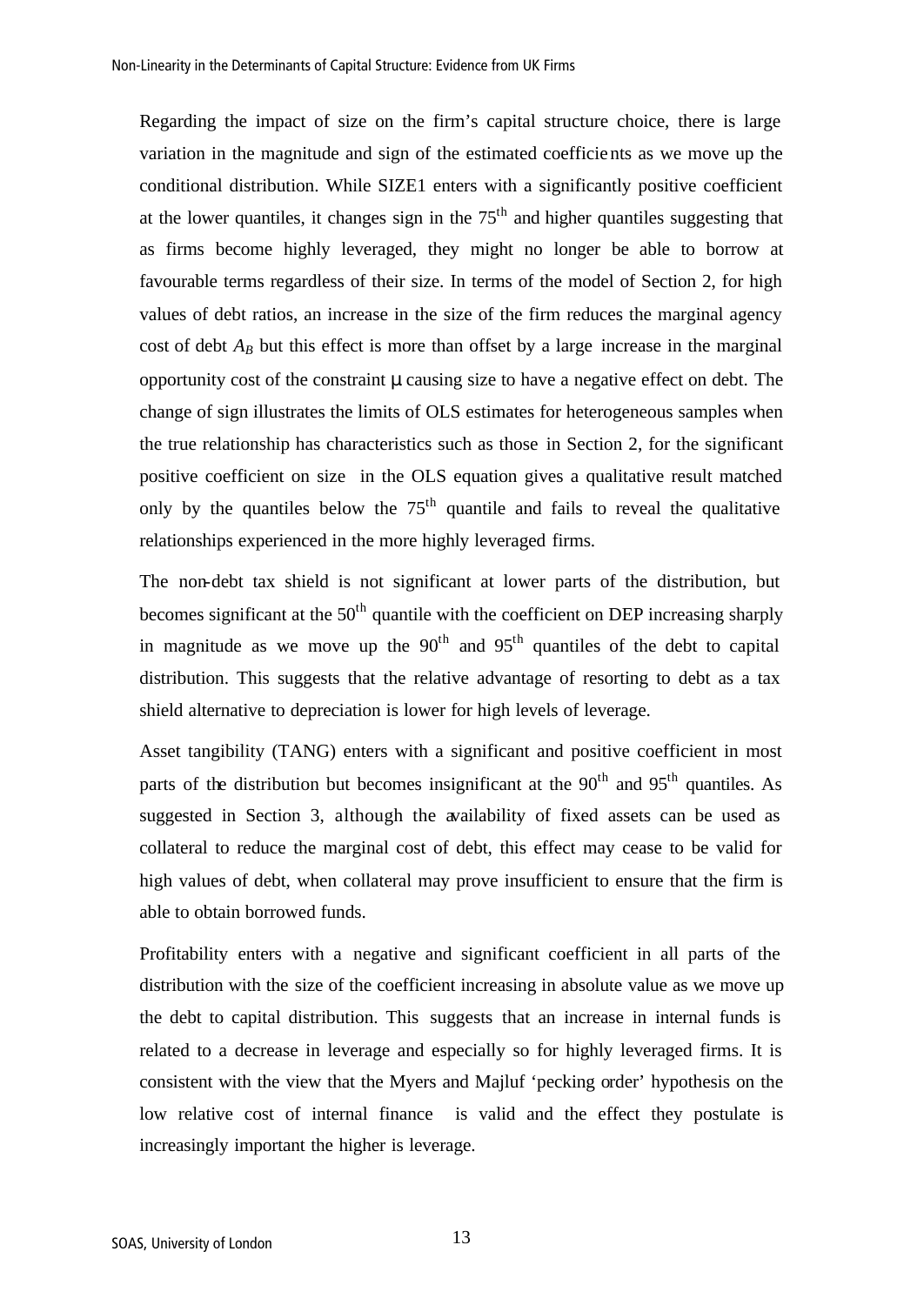The estimated coefficient on our measures of growth opportunities is not significant for any quantile. However, using alternative measures of the dependent variable, we find that growth enters with a significant positive coefficient at lower quantiles of the distribution but loses significance at the median and higher quantiles (see Table 5). This may occur because at low levels of leverage the asset substitution effect is low but at higher levels the marginal agency costs associated with non-collaterizable assets increase, acting as a disincentive to leverage.

The bootstrap procedure is extended to construct a joint distribution allowing us to devise F-statistics to test for the equality of the estimated coefficients across various pairs of quantiles.  $17$  Table 3 reports the F-tests and the associated p-values for the equality of quantile slope coefficients across the various pairs of quantiles. The F-tests reject the null hypothesis of homogenous coefficients between all pairs of quantiles indicating that the impact of the explanatory variables is different across all parts of leverage distribution.

To test the robustness of our results, we perform the following additional regressions. First, we use alternative measures of the explanatory variables. Specifically, we use the logarithm of total assets as measure of size (SIZE2); the ratio of EBITDA to total assets (PROF2); and the percentage change of total assets over one year (GROWTH2) as alternative indicators for size, profitability and growth. As can be seen from Table 4, the regression results are very similar to those obtained in Table 2 except for estimated coefficient on PROF2 which is not significant at lower parts of the distribution but gains significance at the  $75<sup>th</sup>$  quantile and increases in importance as we move up the distribution. We also use the ratio of market value to book value of a company as an alternative indicator for growth opportunities of the firm, replicating the measure used by Rajan and Zingales and others. The regression results were very similar to those of Table 2.<sup>18</sup>

For the dependent variable we used the following alternative indicators of leverage to test whether our results are specific to certain definitions of leverage: the total debt to capital ratio, total debt to assets ratio, net debt to assets ratio and debt to net assets ratios where net assets are defined as assets minus accounts payable and other current liabilities (see Rajan and Zingales, 1995). For space considerations we only report

 $17$  See Arias, Hallock, and Sosa-Escudero (2001) for a similar application.

<sup>&</sup>lt;sup>18</sup> For space considerations, we do not report all the results. These are available from the authors upon request.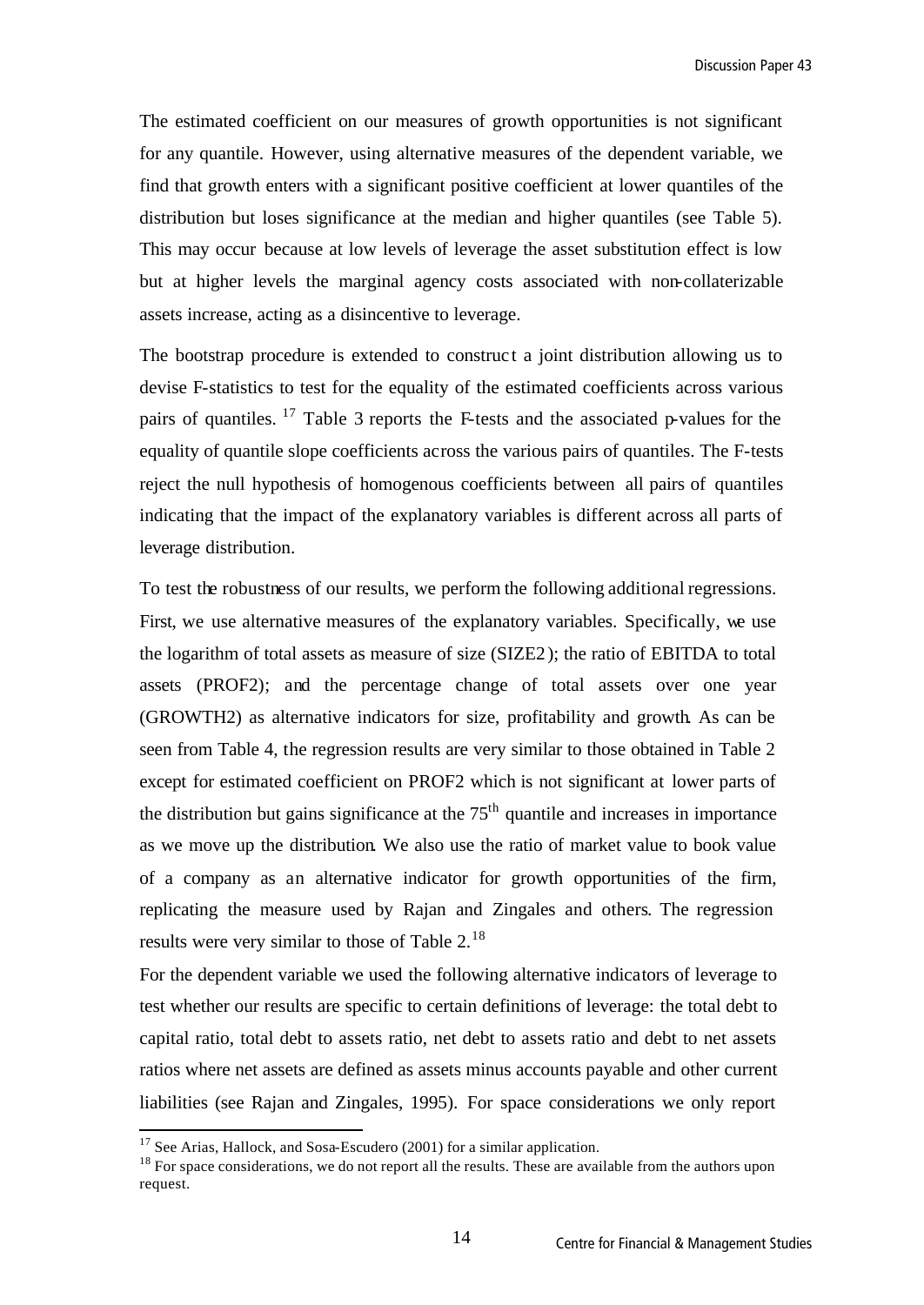the regression results for total debt (rather than net debt) to capital ratio in Table  $5.^{19}$ As can be seen from this table, the results are similar to those reported previously with some minor exceptions. In the specification that uses debt to capital ratio, GROWTH1 enters with significantly positive coefficient at lower parts of the distribution but loses significance at the  $50<sup>th</sup>$  quantile onwards indicating that growth opportunities are only important for low leveraged firms. Interestingly, in this specification OLS performs very poorly with only size and profitability entering with significant coefficients while the coefficients on DEP, TANG and GROWTH1 are not significant at the conventional levels.

Finally, we included industry dummies to control for industry specific effects. Each industry may have specific features that affect the debt structure of firms in that industry. These may arise – among other factors - from the different business environments of the industries, the degree of competition in their product markets and the skill composition of the industries' workforces. We classified the firms in the sample into industry groups using the business description reported in *Thomson Datastream*. The results are very similar to those obtained previously with each of the variables following a similar pattern to that of Table 2.  $20$ 

#### **6. Conclusions**

Quantile regression estimates using UK data show that non linearities exist in the relation between firms' capital structure and its determinants. This finding of non linearities adds a new dimension to the knowledge of UK firms' financing behaviour reported in existing literature, and suggests the value of using quantile regression techniques in the field of corporate finance.

Aggregate measures of the capital gearing ratios of UK non financial corporations have exhibited marked cycles. Measured at market value a peak occurred in 1991, and, after a trough in 1998, a large upward deviation from trend led to a new high level in  $2002<sup>21</sup>$  These patterns have potential systemic effects. Because of its effect

 $19$  The regression results for other specifications are very similar to those obtained previously and are available from authors upon request. The only difference is that in the specification that uses debt to asset ratio, tangibility was found to be significant in all quantiles.

<sup>&</sup>lt;sup>20</sup> The results with industry dummies are available from authors upon request.

<sup>&</sup>lt;sup>21</sup> Bunn and Young, 2003, 318, chart 2. Similar cycles are observed in the capital gearing ratio measured at replacement cost (Benito, Whitley and Young, 2001,163, chart 3). Taylor and Rada, 2003,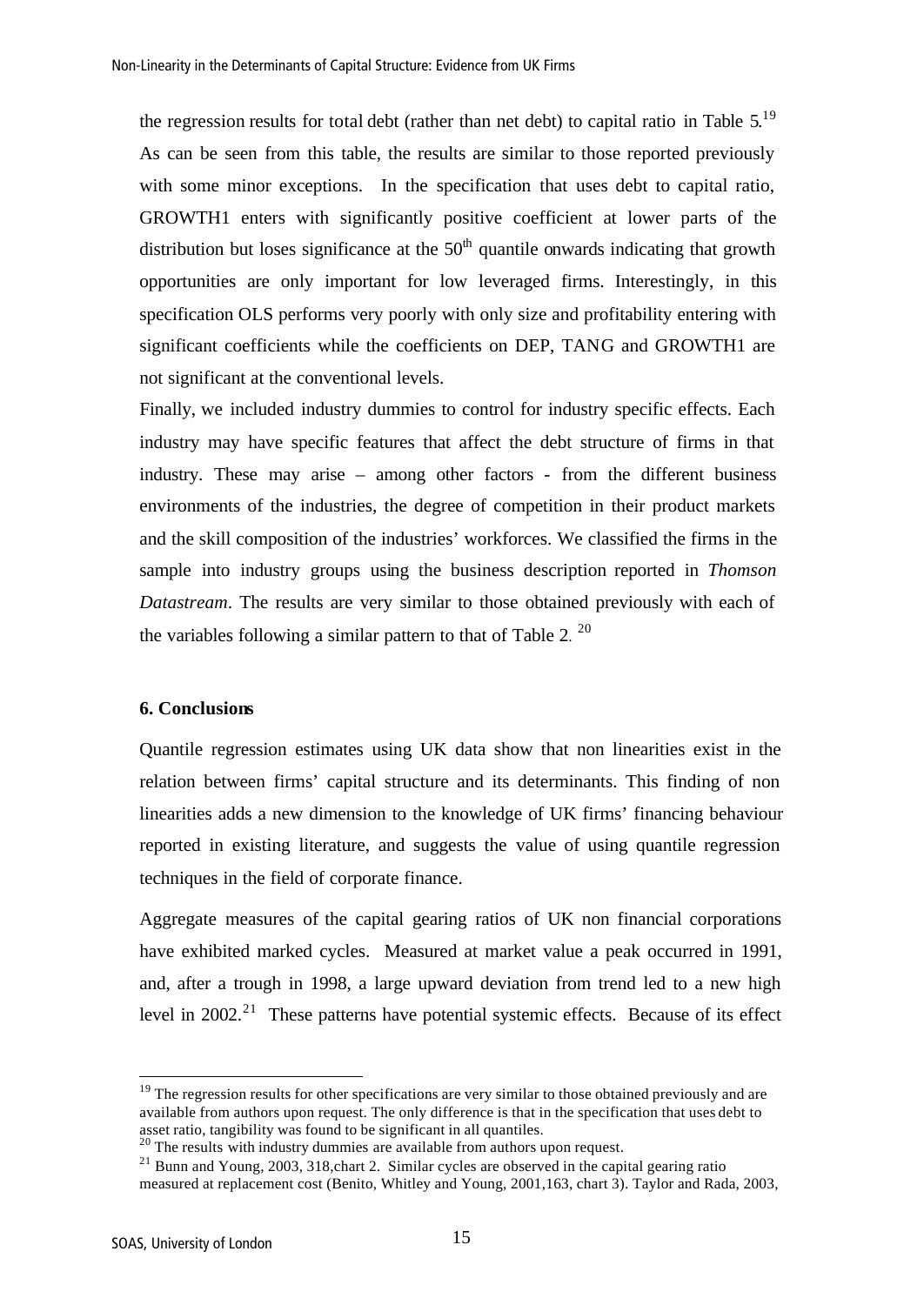on corporations' bankruptcy risk, the non financial sector's high leverage can indicate higher risk for the financial sector.<sup>22</sup> And firms' adjustment of balance sheets to achieve equilibrium capital gearing after a shock can have effects on aggregate fixed capital formation as well as financial flows.<sup>23</sup>

The existence of heterogeneity in firms' leverage has implications for estimating those wider effects of gearing for a macroeconomic shock might have unequal effects across the distribution. For example, the fact that '[c]ompanies with the highest gearing levels in 1998 have not been more profitable than others' contributed to Benito and Vleigh's judgement that UK 'data covering the past 25 years suggests some potential risk to financial robustness in the corporate sector'  $24$ .

Our results have a significance much wider than their implications for the United Kingdom. They demonstrate that if the true relation between a firm's capital structure and costs that determine it (plus the non debt tax shield) is non linear then, in the presence of heterogeneity in the leverage ratio, conditional quantile regression yields estimates that are more informative than ordinary least squares, and statistically more sound than OLS applied to segmented samples. Moreover, if in reality firms maximise subject to an upper constraint on debt, the relationship between leverage and its determinants might change sign as leverage increases, and quantile regression enables us to identify such effects within sample.

Our quantile regression estimates are consistent with the existence of such non linearities and ceilings and demonstrate that such a model can provide a firmer foundation for studying firms' capital structure.

examine cycles in the behaviour of the debt-capital ratio and the equity-capital (Tobin q) ratio, identifying two complete cycles since 1945.

<sup>&</sup>lt;sup>22</sup> As a contribution to quantifying such risks Benito, Whitley and Young, 2001 use the Bank of England Macro Model to simulate the effect of shocks.

 $23$  Such adjustments have been estimated by Bunn and Young, 2003 for the UK.

<sup>&</sup>lt;sup>24</sup> Benito and Vlieghe, 2000, 92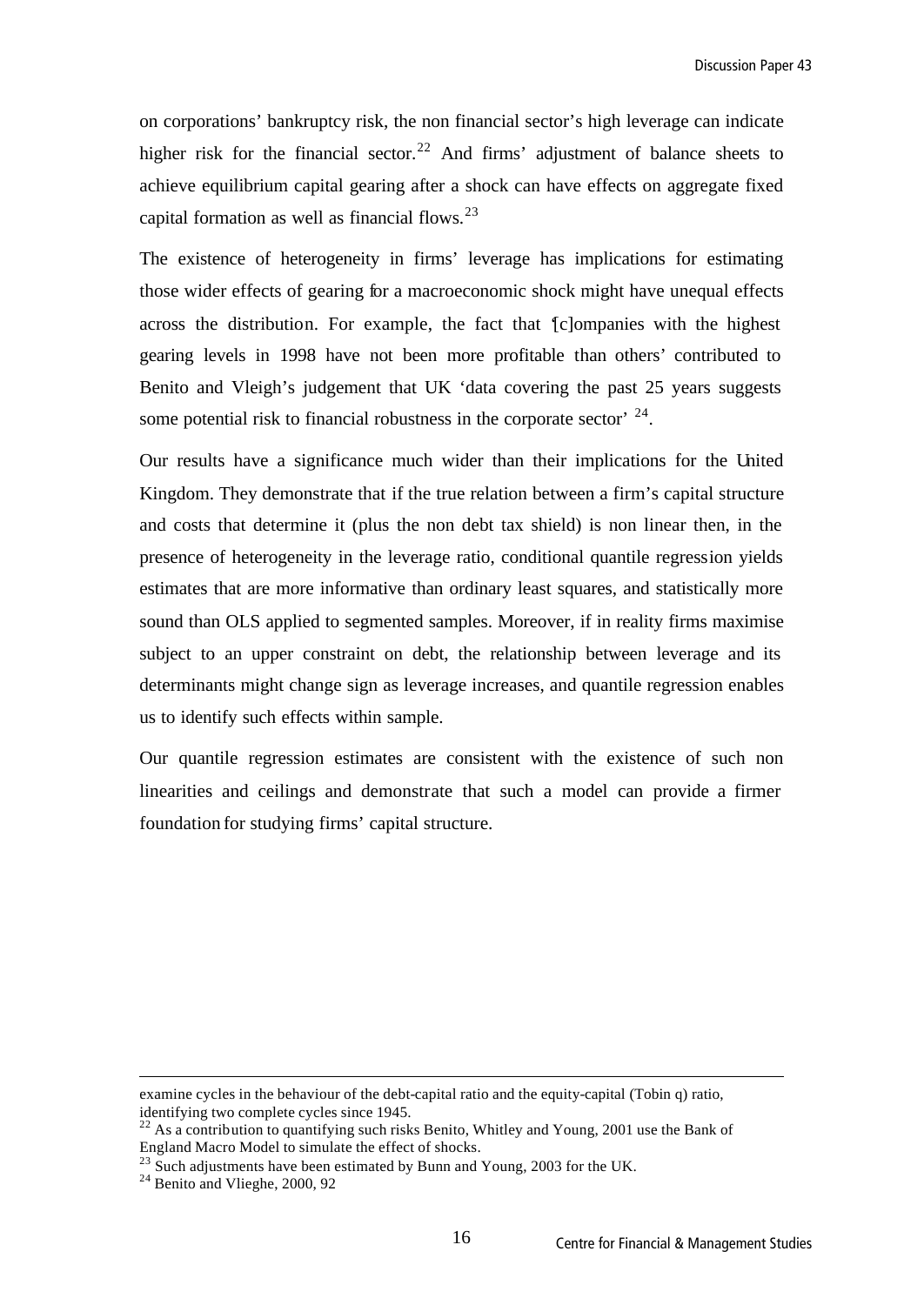### *Data Appendix*

#### **Measure of leverage**

LEV: the net debt to capital ratio.

Net debt is short term debt (*item 309*) plus long term debt (*item 321*) minus cash (*item 375*).

Short term debt (*item 309*) is borrowings repayable within one year.

Long-term debt *(item 321*) is defined as the sum of loans repayable within 5 years, long-term loans, convertible loans and leasing finance.

Capital (*item 322*) is the sum of (i) total share capital and reserves (*item 307*) defined as the sum of total equity capital, reserves and preference capital and (ii) total loan capital (*item 321*) and total provisions (*item 314*).

#### **Measures of size**

SIZE1: the logarithm of total sales (*item 104*) defined as sales, exports and overseas sales minus inter-company sales and value added taxes and other duties and taxes.

SIZE2: the logarithm of the total assets *(Item 392)* defined as the sum of net fixed assets, total intangibles, total investments, net current assets and other assets.

#### **Measures of profitability**

PROF1: the ratio of operating profits defined as trading profit minus depreciation minus adjustment for assets sold to total assets.

PROF2: the ratio of earnings of a company before total interest expense, depreciation, amortization and provisions (EBITDA) to total assets.

#### **Measure of tangibility**

TANG: the ratio of net fixed assets to total assets.

Net fixed assets *(Item 339)* is defined as gross fixed assets (defined as the sum of total land and building, plant machinery and equipment and other fixed assets) minus total depreciation where total depreciation is the depreciation of total land and building, plant machinery and equipment and other fixed assets.

#### **Measure of non-debt tax shield**

DEP: the ratio of total depreciation (*Item 136*) to total assets.

#### **Measures of growth opportunities**

GROWTH1: annual percentage change in total assets.

GROWTH2: annual percentage change in total sales.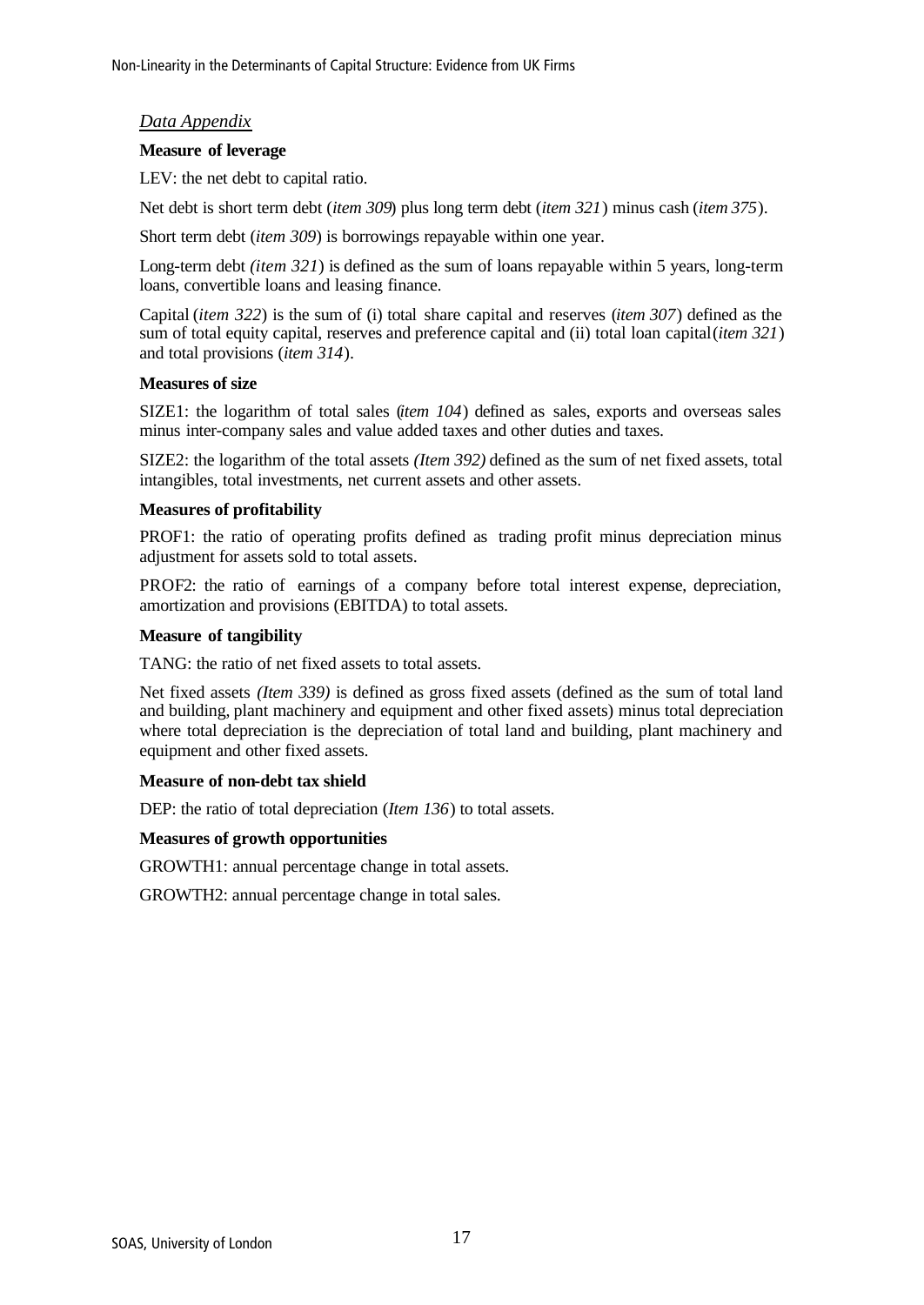#### **References**

Arias, O., Hallock, K.F., and Sosa-Escudero, W., 2001. Individual Heterogeneity in the Returns to Schooling: Instrumental Variables Quantile Regression Using Twins Data. Empirical Economics, 26, 7-40.

Barclay, M.J., and Smith, C.W.,Jr., 1999, Journal of Applied Corporate Finance, 12, 1, (Spring), 8-20.

Benito, A., and Vlieghe, G., 2000. Stylised facts on UK corporate health: evidence from micro-data. Financial Stability Review, Bank of England, (June), 83-93.

Benito, A., Whitley, J., and Young, G.,2001.Analysing corporate and household sector balance sheets. Financial Stability Review, Bank of England, (December),160 -174.

Benito, A., and Whitley, J., 2003.Implicit interest rates and corporate balance sheets: an analysis using aggregated and disaggregated UK data. Working Paper No 193. Bank of England.

Bennett, M. and Donnelly R., 1993. The Determinants of Capital Structure: Some UK Evidence, British Accounting Review, Vol. 25, 43-59.

Booth, L., Aivazian, V., Demirguc-Kunt,A., Maksimovic, V., 2001. Capital Structure in Developing Countries. Journal of Finance, LV1, 87-130.

Buchinsky, M., 1995. Estimating the Asymptotic Covariance Matrix for Quantile Regression Models: a Monte Carlo Study. Journal of Econometrics.65, 109-154.

Bunn, P., and Young, G., 2003. Balance sheet adjustment by UK companies. Quarterly Bulletin, Bank of England, (Autumn), 315-326

Castanias, R., 1983. Bankruptcy Risk and the Optimal Capital Structure. Journal of Finance, 38, 1617-1635.

DeAngelo, H., Masulis, R.W., 1980. Optimal Capital Structure Under Corporate and Personal Taxation. Journal of Financial Economics, 8, 3-30.

Ferri, M.G. Jones, W.H., 1979. Determinants of Financial Structure: A New Methodological Approach. Journal of Finance, 34, 631-644.

Gilson, S.C., 1997. Transactions Costs and Capital Structure Choice: Evidence from Financially Distressed Firms. Journal of Finance, 52 (1), March, 161-196.

Harris, M., Raviv, A., 1991. The Theory of Capital Structure. Journal of Finance 46, 297- 355.

Jaramillo, F., Schiantarelli, F., and Weiss, A., 1996. Capital Market Imperfections before and after Financial Liberalization: An Euler Equation Approach to Panel Data for Ecuadorian Firms. Journal of Development Economics, 51, 367-382.

Jensen, M. C., Meckling, W., 1976. Theory of the Firm: Management Behavior, Agency Costs and Ownership Structure. Journal of Financial Economics, 305-360.

Koenker, R, Basset, G., 1978. Regression Quantiles. Econometrica, 46, 33-50.

Lasfer, M.A., 1995. Agency Costs, Taxes and Debt. European Financial Management, 265- 285.

Myers, S.C., Majluf, N.S., 1984. Corporate Financing and Investment Decisions When Firms Have Information That Investors Do Not Have. Journal of Financial Economics 13, 87-221.

Myers, S.C., 1984. The CapitalStructure Puzzle. Journal of Finance, 39, 575-592.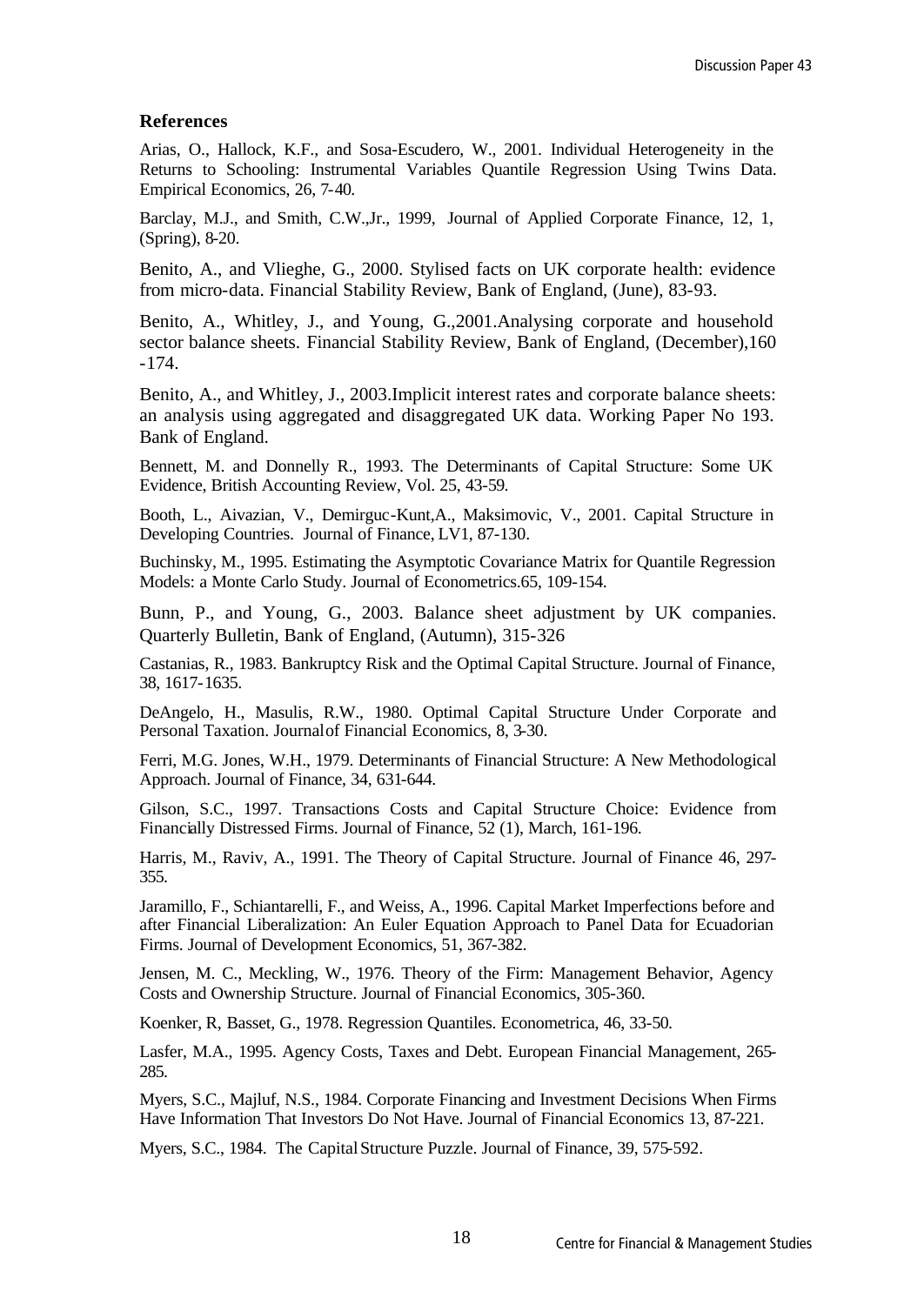Ozkan, A., 2001. Determinants of Capital Structure and Adjustment to Long Run Target: Evidence from UK Company Panel Data, Journal of Business Finance and Accounting, 28(1) & (2), 175-198.

Panno,A., 2003. An empirical investigation on the determinants of capital structure: the UK and Italian experience. Journal of Applied Financial Economics, 13, 2, 97- 113.

Peyer, U.C., Shivdasani, A., 2001. Leverage and Internal Capital Markets: Evidence from Leveraged Recapitalizations. Journal of Financial Economics, 59, 477-515.

Rajan, R.G.,. Zingales, L., 1995. What Do We Know about Capital Structure? Some Evidence from International Data. Journal of Finance, 50, 1421-1460.

Titman, S., Wessels, R., 1988. The Determinants of Capital Structure Choice. Journal of Finance, 43, 1-19.

Wald, J.K., 1999. How Firm Characteristics Affect Capital Structure: An International Comparison. Journal of Financial Research, Summer 22 (2), 161-187.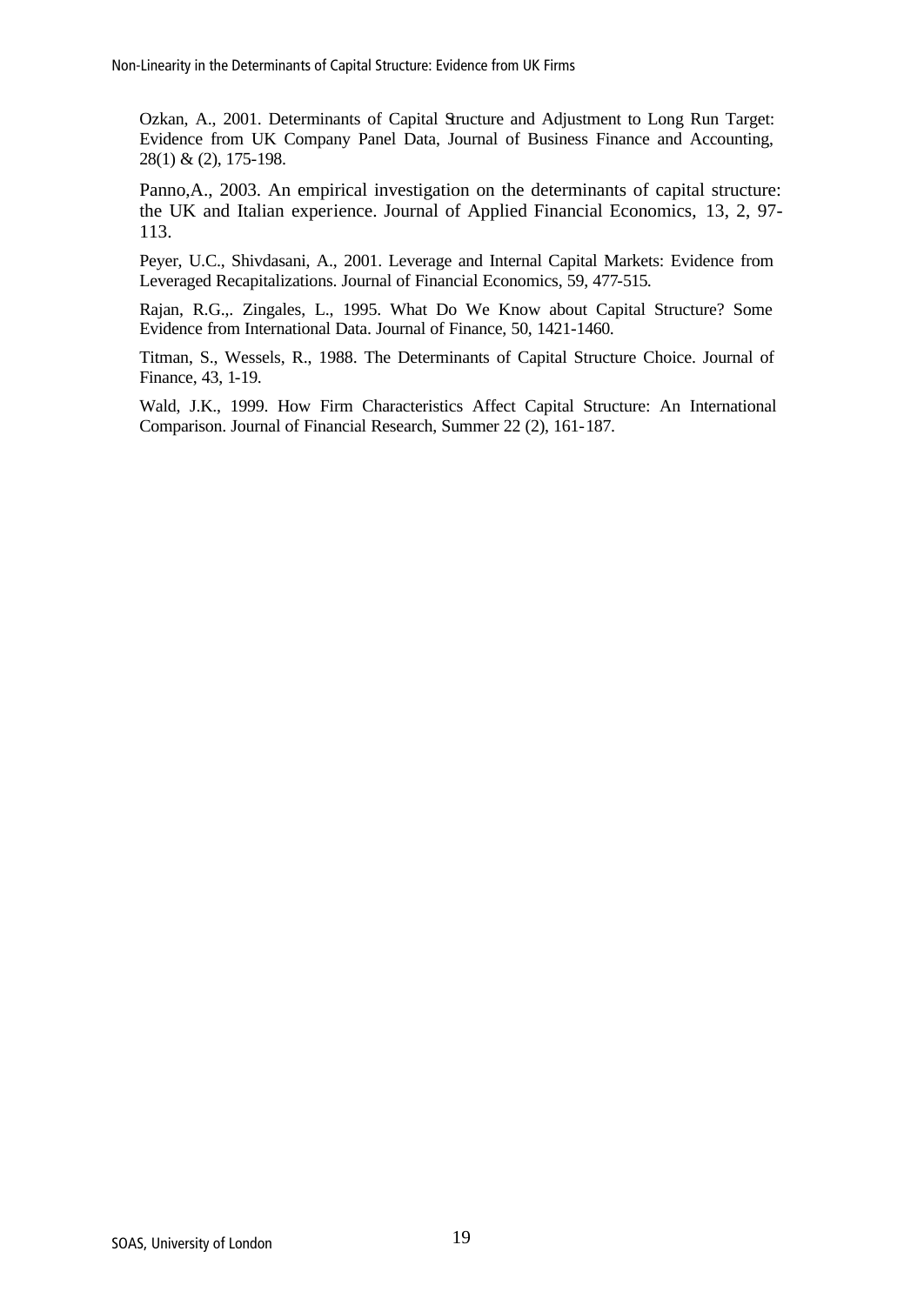|                   | <b>LEV</b> | SIZE1    | SIZE <sub>2</sub> | PROF1    | PROF <sub>2</sub> | <b>TANG</b> | DEP     | GRO1  | GRO <sub>2</sub> |
|-------------------|------------|----------|-------------------|----------|-------------------|-------------|---------|-------|------------------|
| <b>LEV</b>        | 1.00       |          |                   |          |                   |             |         |       |                  |
| SIZE1             | 0.037      | 1.00     |                   |          |                   |             |         |       |                  |
| SIZE <sub>2</sub> | 0.038      | 0.938    | 1.00              |          |                   |             |         |       |                  |
| PROF1             | $-0.061$   | 0.235    | 0.169             | 1.00     |                   |             |         |       |                  |
| PROF <sub>2</sub> | $-0.032$   | 0.101    | 0.095             | 0.727    | 1.00              |             |         |       |                  |
| <b>TANG</b>       | 0.116      | 0.117    | 0.200             | 0.021    | 0.020             | 1.00        |         |       |                  |
| <b>DEP</b>        | 0.006      | 0.035    | 0.001             | $-0.018$ | $-0.006$          | 0.302       | 1.00    |       |                  |
| <b>GROWTH1</b>    | $-0.003$   | $-0.111$ | $-0.046$          | $-0.061$ | $-0.014$          | $-0.021$    | $-0.00$ | 1.00  |                  |
| GROWTH2           | $-0.008$   | $-0.096$ | $-0.099$          | $-0.133$ | $-0.003$          | 0.003       | 0.102   | 0.230 | 1.00             |

### **Table 1- Correlation Matrix of the Variables**

LEV is the ratio of net debt to total capital; SIZE1 is natural logarithm of total sales, SIZE2 is natural logarithm of total assets; PROF1 is ratio of operating profit to total assets; PROF2 is EBITDA divided by total assets; TANG is the ratio of net fixed assets to total assets; DEP is the ratio of depreciation expenses to total assets; GROWTH1 is the annual growth of firm's total sales; GROWTH2 is the annual growth of firm's total assets.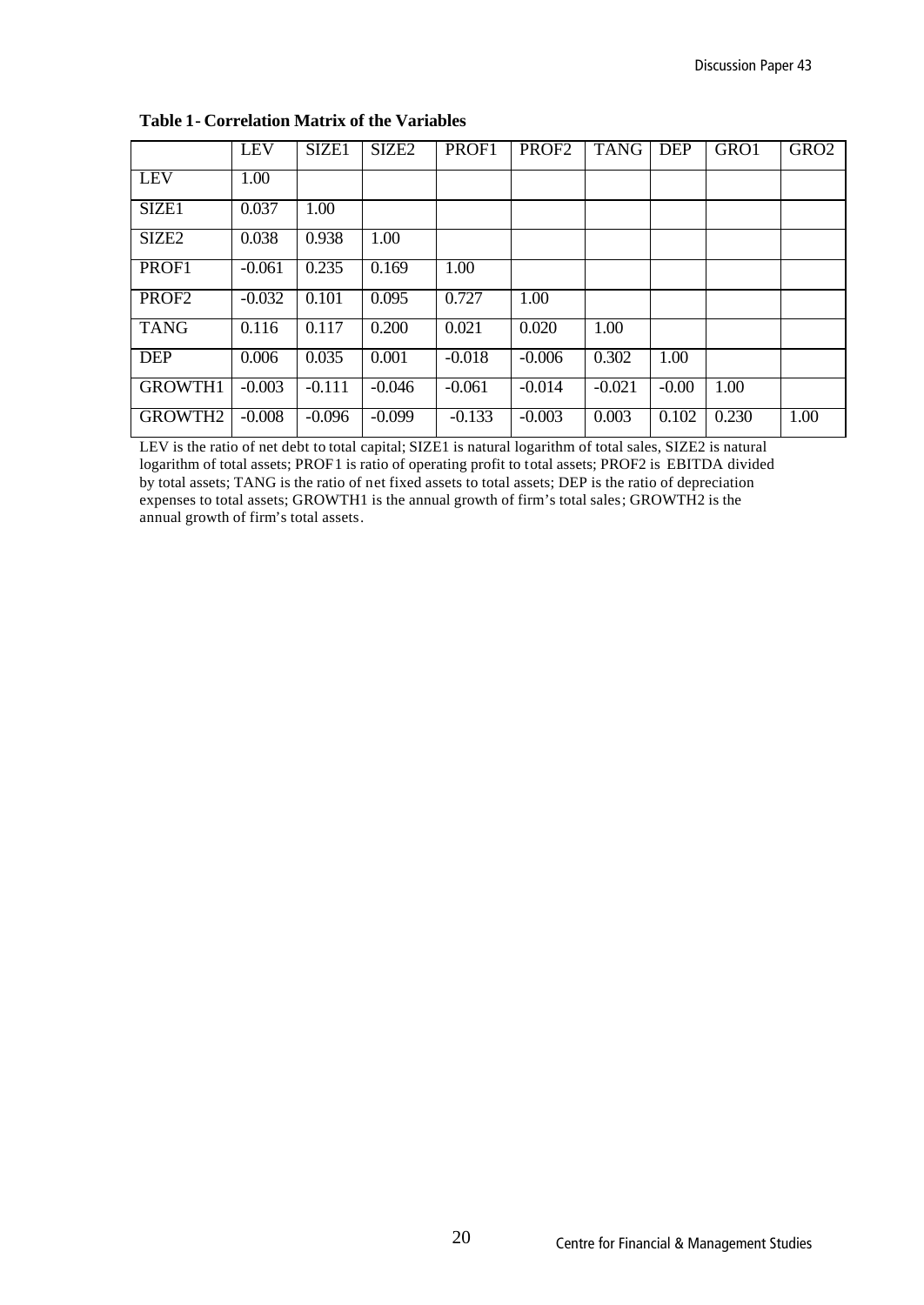|                | (1)        | (2)             | (3)              | (4)              | (5)              | (6)              | (7)              | (8)              |
|----------------|------------|-----------------|------------------|------------------|------------------|------------------|------------------|------------------|
|                | <b>OLS</b> | 5 <sup>th</sup> | $10^{\text{th}}$ | 25 <sup>th</sup> | 50 <sup>th</sup> | $75^{\text{th}}$ | 90 <sup>th</sup> | 95 <sup>th</sup> |
|                |            | Quant           | Quant            | Quant            | Quant            | Quant            | Quant            | Quant            |
| SIZE1          | 0.013      | 0.046           | 0.045            | 0.033            | 0.019            | $-0.004$         | $-0.026$         | $-0.044$         |
|                | (0.003)    | (0.004)         | (0.003)          | (0.002)          | (0.002)          | (0.002)          | (0.004)          | (0.006)          |
| PROF1          | $-0.304$   | $-0.124$        | $-0.131$         | $-0.121$         | $-0.295$         | $-0.477$         | $-0.876$         | $-1.139$         |
|                | (0.114)    | (0.063)         | (0.052)          | (0.083)          | (0.105)          | (0.101)          | (0.181)          | (0.208)          |
| <b>TANG</b>    | 0.346      | 0.878           | 0.694            | 0.473            | 0.280            | 0.142            | 0.028            | 0.061            |
|                | (0.040)    | (0.035)         | (0.028)          | (0.024)          | (0.020)          | (0.022)          | (0.050)          | (0.085)          |
| <b>DEP</b>     | $-0.098$   | 0.011           | 0.057            | $-0.0002$        | $-0.144$         | $-0.161$         | $-0.207$         | $-0.297$         |
|                | (0.049)    | (0.062)         | (0.049)          | (0.032)          | (0.031)          | (0.030)          | (0.056)          | (0.086)          |
| <b>GROWTH1</b> | $-0.0001$  | 0.0001          | 0.001            | 0.001            | 0.0003           | $-0.0004$        | $-0.001$         | $-0.001$         |
|                | (0.0003)   | (0.002)         | (0.001)          | (0.001)          | (0.001)          | (0.001)          | (0.002)          | (0.003)          |
| F-test Time    | $5.05***$  | $2.17**$        | $4.33***$        | $2.07**$         | $6.65***$        | $6.54***$        | $3.87***$        | $13.76***$       |
| Dummies        |            |                 |                  |                  |                  |                  |                  |                  |

**Table 2: Regression Results for Net Debt to Capital Ratio, 1988-1998**

Notes: Bootstrapped standard errors in parentheses except for the OLS equation where figures in parentheses are robust standard errors. The bootstrap standard errors were obtained using 1000 bootstrap replications. All explanatory variables except GROWTH1 are lagged once. The number of observations is 6416 for OLS and all quantile regressions. Bold figures indicate significance at 5% or less. \*\*\* indicate significant at the 1% level; \*\* indicate significance at the 5% level.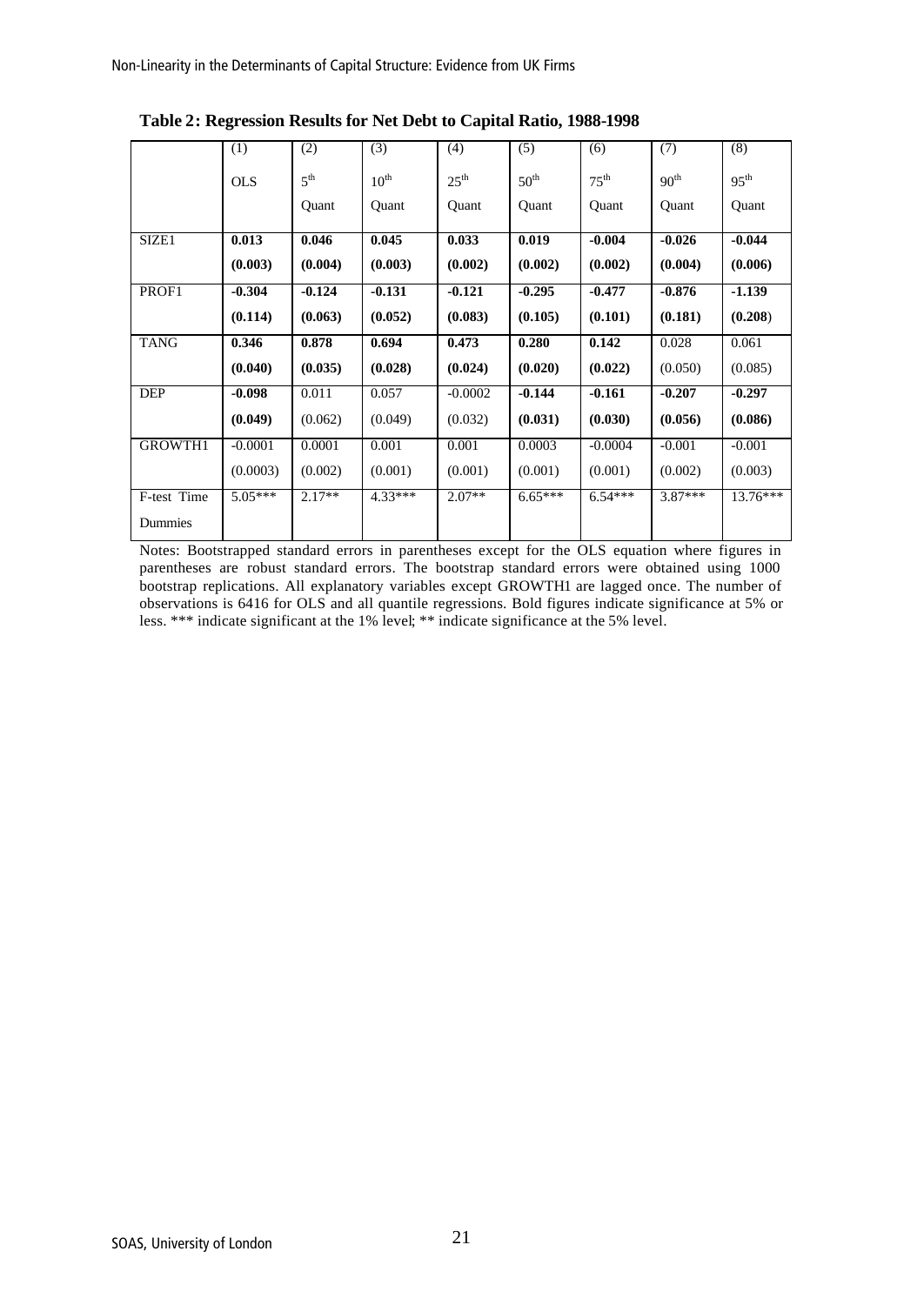|    | 5              | 10             | 25             | 50            | 75            | 90           |
|----|----------------|----------------|----------------|---------------|---------------|--------------|
| 5  |                |                |                |               |               |              |
| 10 | 10.96<br>0.00  |                |                |               |               |              |
| 25 | 42.52<br>0.00  | 25.87<br>0.00  |                |               |               |              |
| 50 | 103.83<br>0.00 | 84.38<br>0.00  | 42.85<br>0.00  |               |               |              |
| 75 | 176.12<br>0.00 | 155.21<br>0.00 | 103.06<br>0.00 | 51.83<br>0.00 |               |              |
| 90 | 145.95<br>0.00 | 143.52<br>0.00 | 104.20<br>0.00 | 60.55<br>0.00 | 19.96<br>0.00 |              |
| 95 | 107.48<br>0.00 | 105.53<br>0.00 | 80.02<br>0.00  | 48.40<br>0.00 | 20.68<br>0.00 | 5.39<br>0.00 |

**Table 3: F-Tests for Equality of Coefficients Across Quantiles**

This table presents F-tests of equality of the slope coefficients across quantiles. The F-tests for equality of slope coefficients (in bold) and the corresponding p-values (in italic) are based on the bootstrap method. Bootstrap simulations are based on 1000 replications.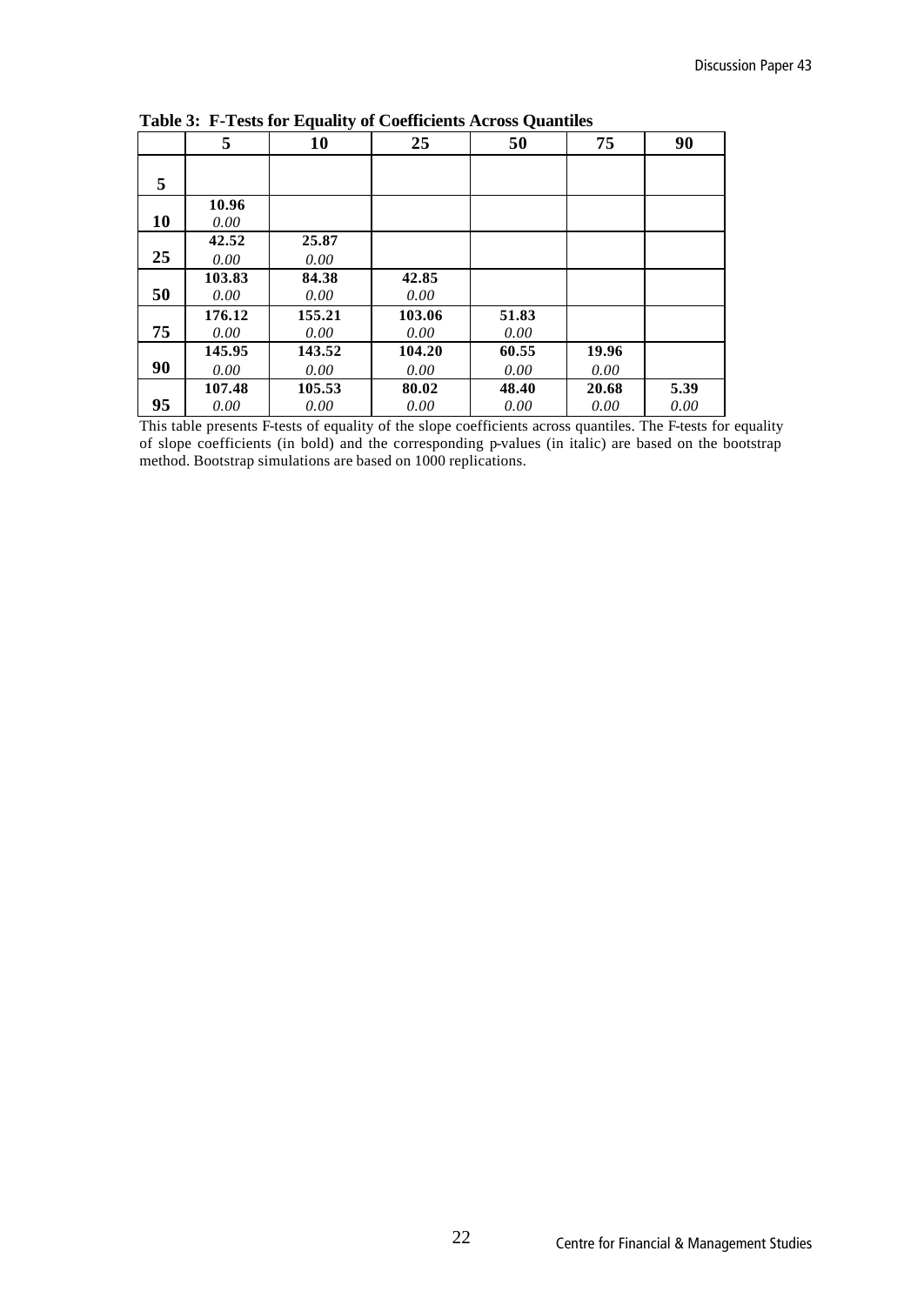|                     | (1)        | (2)             | (3)              | (4)              | $\overline{(5)}$ | (6)              | (7)              | (8)              |
|---------------------|------------|-----------------|------------------|------------------|------------------|------------------|------------------|------------------|
|                     | <b>OLS</b> | 5 <sup>th</sup> | $10^{\text{th}}$ | 25 <sup>th</sup> | 50 <sup>th</sup> | 75 <sup>th</sup> | 90 <sup>th</sup> | 95 <sup>th</sup> |
|                     |            | Quant           | Quant            | Quant            | Quant            | Quant            | Quant            | Quant            |
| SIZE <sub>2</sub>   | 0.006      | 0.048           | 0.041            | 0.030            | 0.015            | $-0.008$         | $-0.029$         | $-0.041$         |
|                     | (0.003)    | (0.005)         | (0.003)          | (0.002)          | (0.002)          | (0.002)          | (0.004)          | (0.006)          |
| PROF <sub>2</sub>   | $-0.041$   | $-0.032$        | $-0.027$         | $-0.017$         | $-0.156$         | $-0.384$         | $-0.830$         | $-1.210$         |
|                     | (0.032)    | (0.039)         | (0.045)          | (0.122)          | (0.173)          | (0.190)          | (0.260)          | (0.269)          |
| <b>TANG</b>         | 0.343      | 0.841           | 0.692            | 0.430            | 0.258            | 0.160            | 0.069            | 0.127            |
|                     | (0.042)    | (0.036)         | (0.025)          | (0.023)          | (0.019)          | (0.020)          | (0.046)          | (0.088)          |
| DEP                 | $-0.085$   | 0.034           | 0.117            | 0.012            | $-0.123$         | $-0.175$         | $-0.220$         | $-0.326$         |
|                     | (0.048)    | (0.071)         | (0.047)          | (0.029)          | (0.028)          | (0.031)          | (0.052)          | (0.097)          |
| GROWTH <sub>2</sub> | $-0.002$   | $-0.036$        | $-0.003$         | 0.001            | 0.0002           | $-0.0007$        | $-0.007$         | $-0.013$         |
|                     | (0.002)    | (0.033)         | (0.022)          | (0.005)          | (0.006)          | (0.001)          | (0.010)          | (0.014)          |

**Table 4: Regression Results for Net Debt to Capital Ratio, 1988-1998 Using Different Measures of Explanatory Variables**

Notes: Bootstrapped standard errors in parentheses except for the OLS equation where figures in parentheses are robust standard errors. The bootstrap standard errors were obtained using 1000 bootstrap replications. All explanatory variables except GROWTH2 are lagged once. The number of observations is 6416 for OLS and all quantile regressions. Bold figures indicate significance at 5% or less. \*\*\* indicate significant at the 1% level; \*\* indicate significance at the 5% level.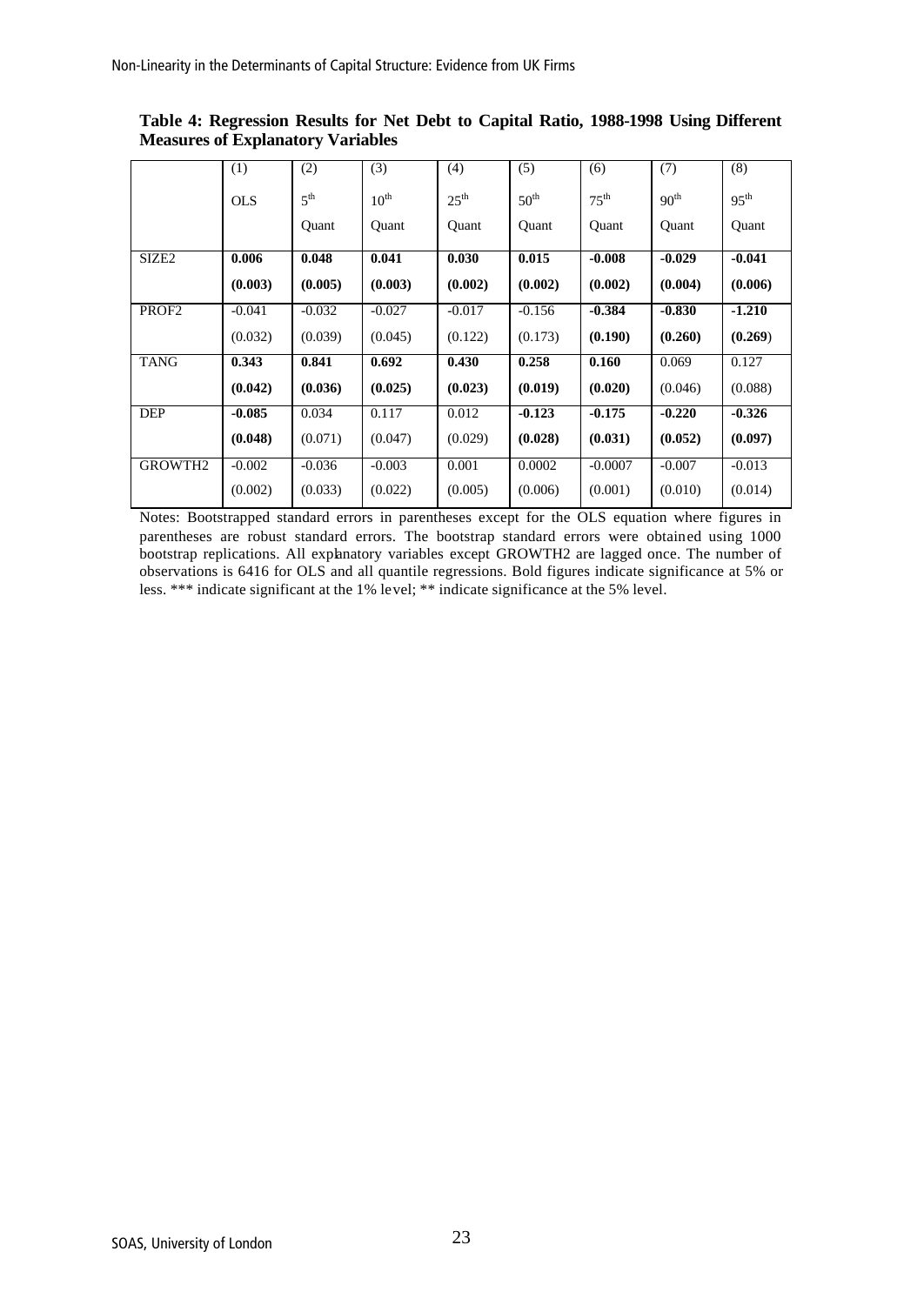|                | (1)        | (2)             | (3)              | (4)              | (5)              | (6)              | (7)              | (8)              |
|----------------|------------|-----------------|------------------|------------------|------------------|------------------|------------------|------------------|
|                | <b>OLS</b> | 5 <sup>th</sup> | $10^{\text{th}}$ | $25^{\text{th}}$ | 50 <sup>th</sup> | $75^{\text{th}}$ | 90 <sup>th</sup> | 95 <sup>th</sup> |
|                |            | Quant           | Quant            | Quant            | Quant            | Quant            | Quant            | Quant            |
| SIZE1          | 0.008      | 0.008           | 0.016            | 0.027            | 0.024            | 0.008            | $-0.016$         | $-0.033$         |
|                | (0.002)    | (0.001)         | (0.001)          | (0.001)          | (0.001)          | (0.002)          | (0.004)          | (0.007)          |
| PROF1          | $-0.207$   | $-0.025$        | $-0.055$         | $-0.160$         | $-0.322$         | $-0.515$         | $-0.827$         | $-1.050$         |
|                | (0.097)    | (0.013)         | (0.173)          | (0.041)          | (0.077)          | (0.089)          | (0.151)          | (0.204)          |
| <b>TANG</b>    | 0.004      | 0.026           | 0.067            | 0.110            | 0.072            | 0.008            | $-0.127$         | $-0.124$         |
|                | (0.037)    | (0.008)         | (0.008)          | (0.012)          | (0.018)          | (0.021)          | (0.089)          | (0.089)          |
| <b>DEP</b>     | $-0.062$   | 0.007           | $-0.004$         | $-0.037$         | $-0.060$         | $-0.123$         | $-0.173$         | $-0.284$         |
|                | (0.053)    | (0.005)         | (0.008)          | (0.018)          | (0.025)          | (0.034)          | (0.062)          | (0.093)          |
| <b>GROWTH1</b> | $-0.0001$  | 0.0005          | 0.0007           | 0.0008           | 0.0007           | 0.0001           | $-0.0006$        | $-0.001$         |
|                | (0.0001)   | (0.0002)        | (0.0002)         | (0.0003)         | (0.008)          | (0.001)          | (0.002)          | (0.003)          |

**Table 5: Regression Results for Debt to Capital Ratio, 1988-1998**

Notes: Bootstrapped standard errors in parentheses except for the OLS equation where figures in parentheses are robust standard errors. The bootstrap standard errors were obtained using 1000 bootstrap replications. All explanatory variables except GROWTH1 are lagged once. The number of observations is 6416 for OLS and all quantile regressions. Bold figures indicate significance at 5% or less. \*\*\* indicate significant at the 1% level; \*\* indicate significance at the 5% level.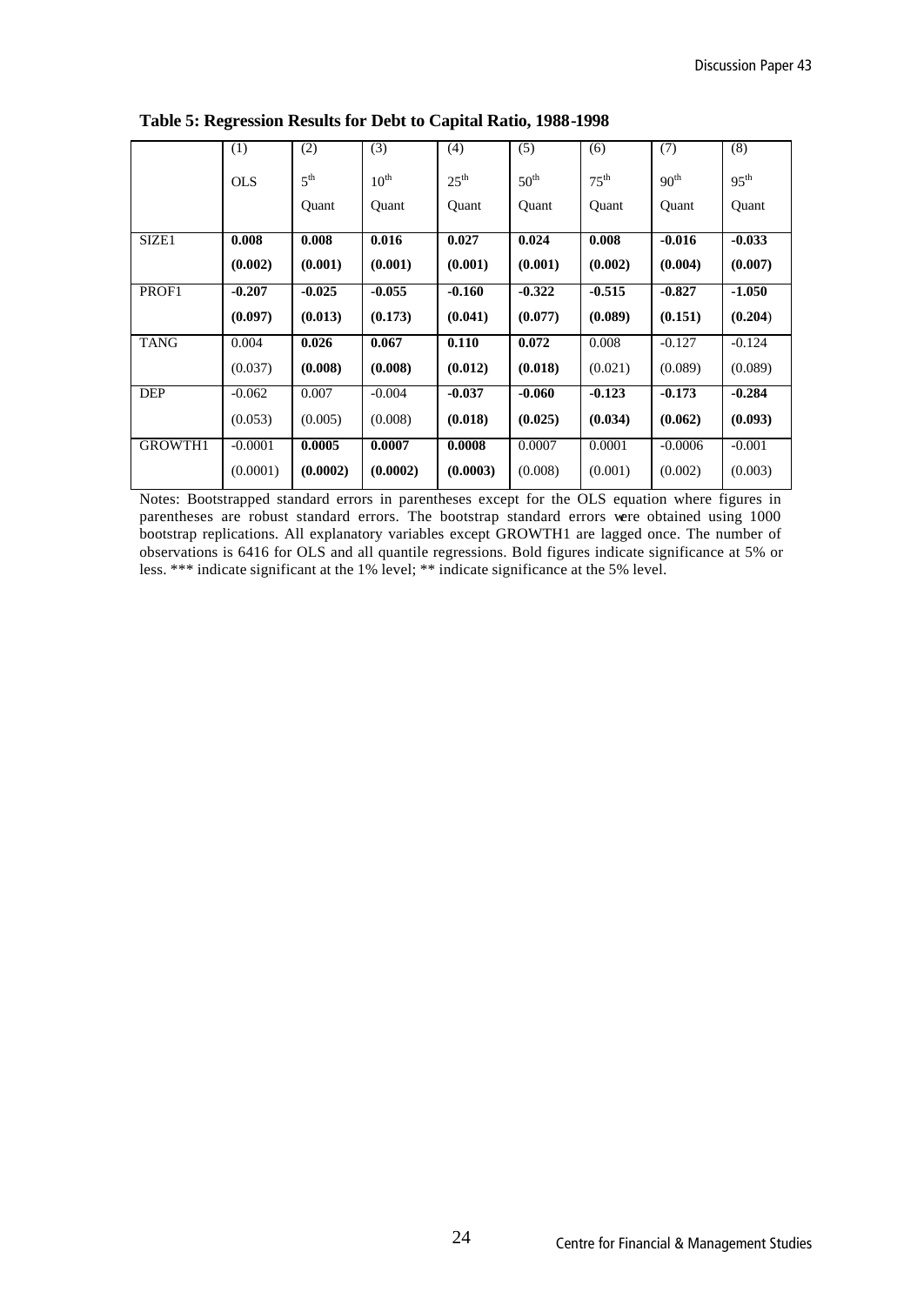## **Figures 1a-1d**